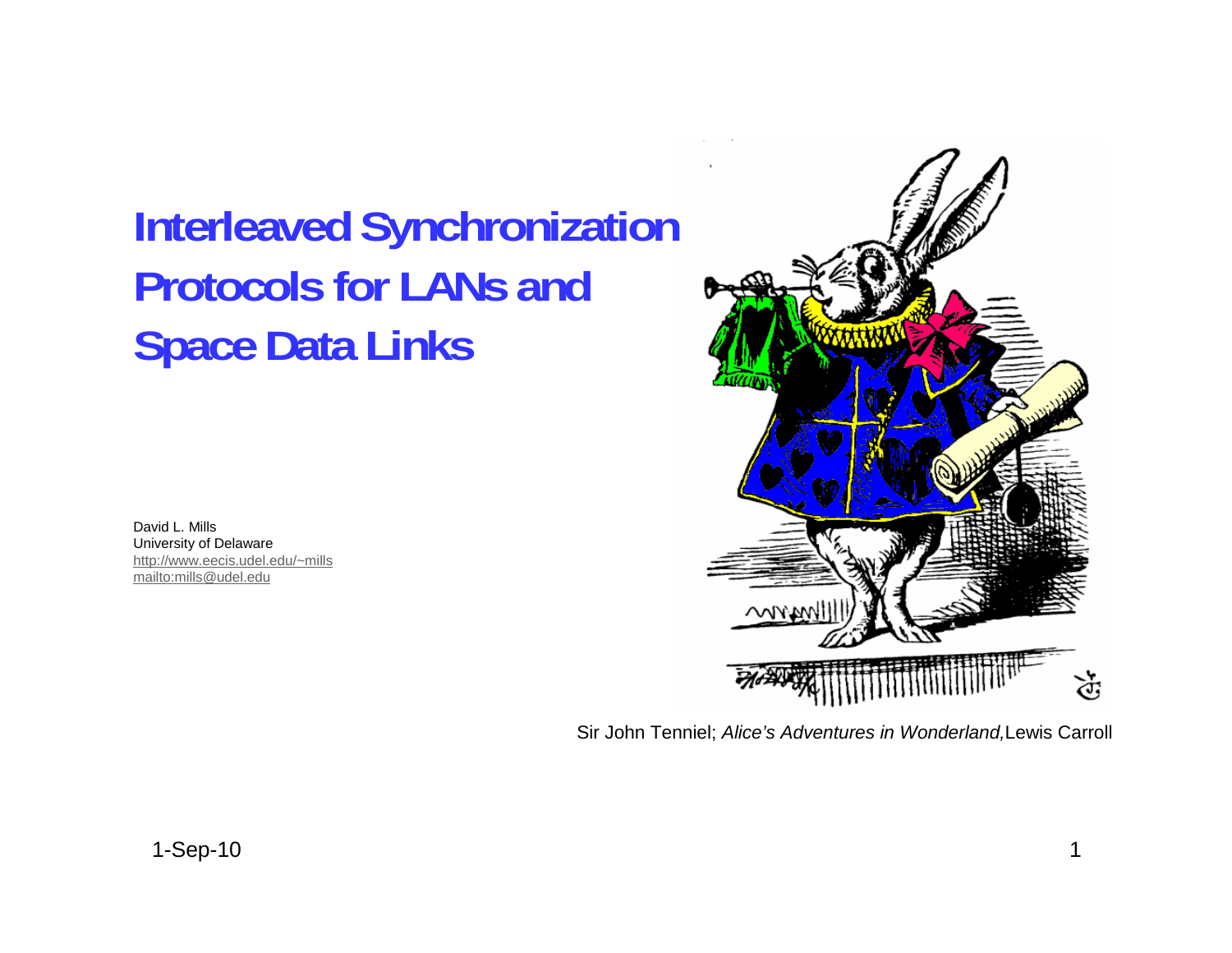# **Introduction**



- o This presentation suggests modifications for three time synchronization protocols used on various LANs and space data links.
	- • Network Time Protocol (NTP) used for Internet synchronization with potential accuracies in the low microseconds range.
	- • IEEE 1588 Precision Time Protocol (PTP) used for hardware synchronization with potential accuracies in the low nanoseconds range.
	- • Consultive Committee on Space Data Systems (CCSDS) Proximity-1 Time Services Protocol used for Mars space data links with potential accuracies in the tens of nanoseconds range.
- o The modifications provide improved performance and reduced complexity using an interleaved design where the transmit timestamp is transmitted in the following packet.
- oThe presentation covers each of these protocols in turn.
- oThis briefing is based on the white paper Analysis and Simulation of the NTP On-Wire Protcol.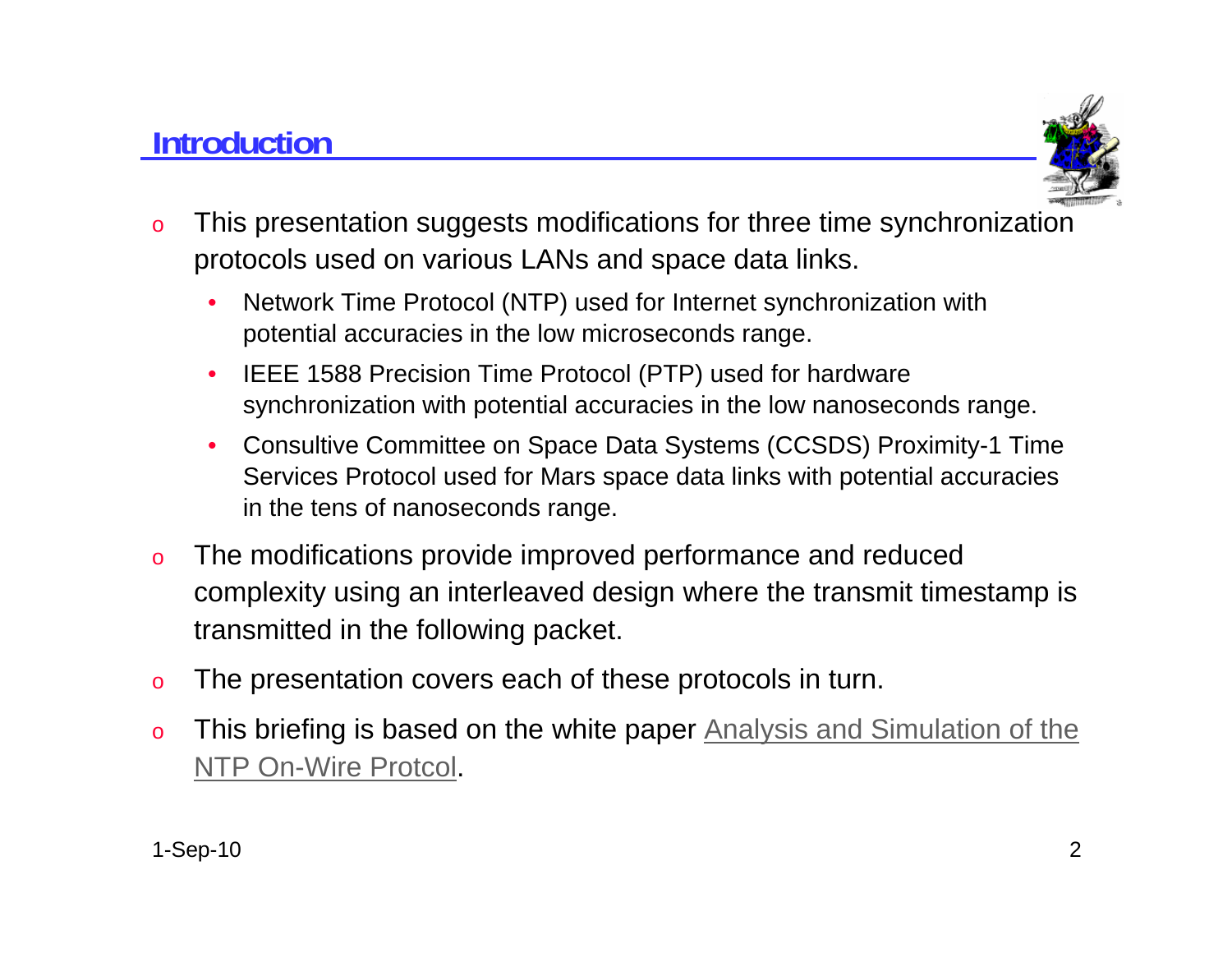# **NTP interleaved symmetric and broadcast protocol**



- o In principle, NTP can deliver submicrosecond accuracy if timestamps can be captured precisely.
- o Current performance of a primary server with GPS reference clock and PPS signal is typically 2-5 μs.
- o Current performance of a secondary server relative to a primary server is 20-50 μs on a fast LAN with 16-s poll interval.
- o We would like to improve the performance for a secondary server to the level of the PPS signal.
	- •Capture the timestamps closer to the transmission media.
	- • These timestamps might not be available to include in the packet, as in current NTP.
- o Modify the NTP on-wire protocol to accommodate late timestamps while preserving backwards compatibility and without changing the NTP packet format.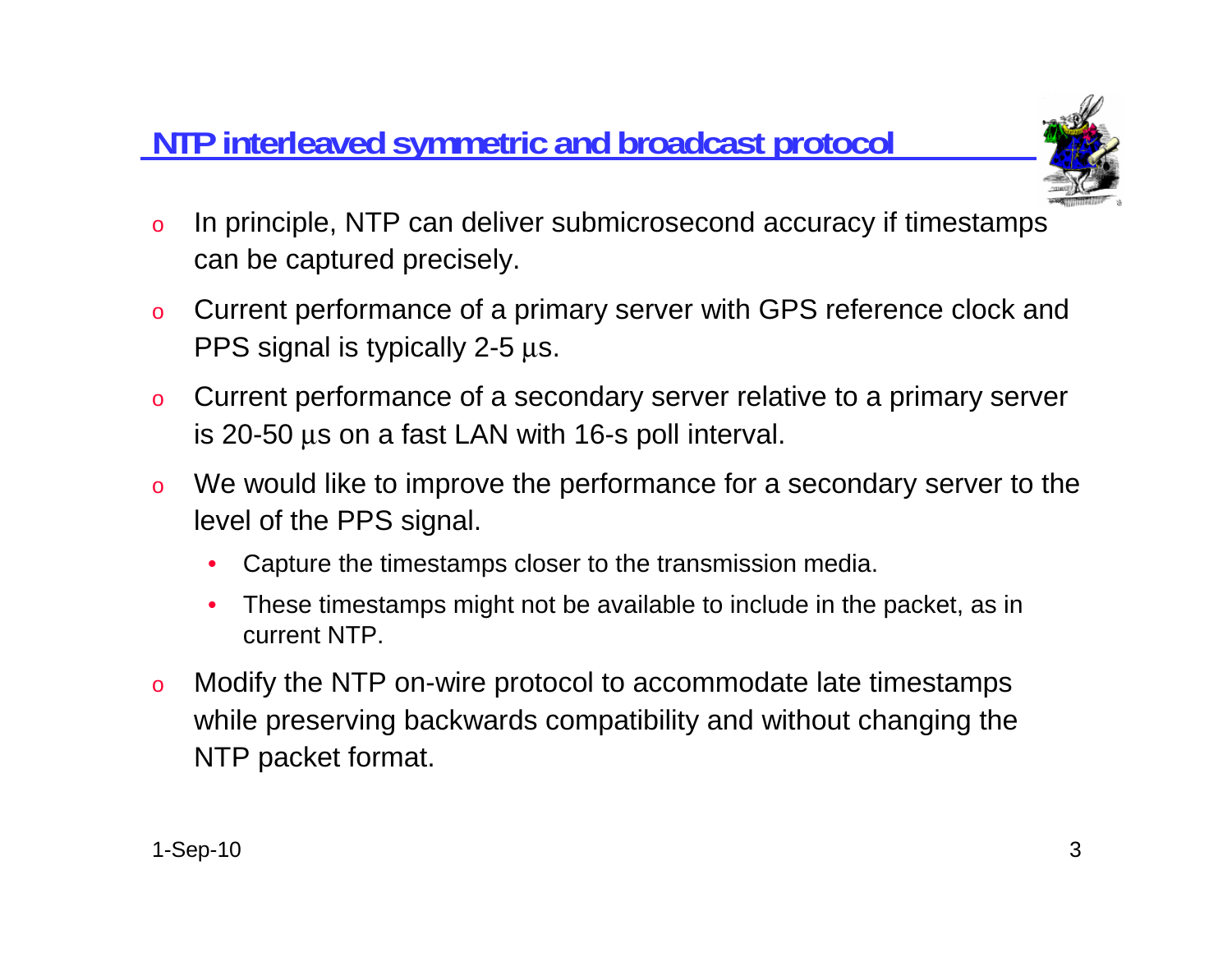





- o Software timestamps as used by NTP.
	- • Transmit timestamps are captured shortly before the beginning of the packet; receive timestamps are captured shortly after the end of the packet.
	- •Assume *d* is the packet tranmission time.
	- •• offset  $θ = \frac{1}{2} [ (T_2 + d) - T_1 ] ] + [T_3 - (T_4 + d) ]$ } so *d* cancels out.
	- • $\bullet$  delay δ = [( $T_4$  + *d*) −  $T_1$ ] − [ $T_3$  − ( $T_2$  + *d*)] so *d* cancels out.
- o Conclusion: If the delays are reciprocal and the packet lengths the same, software timestamps are equivalent to hardware timestamps.
- oAny other combination has errors depending on *d*.
- oFurther information is at Timestamping Principles.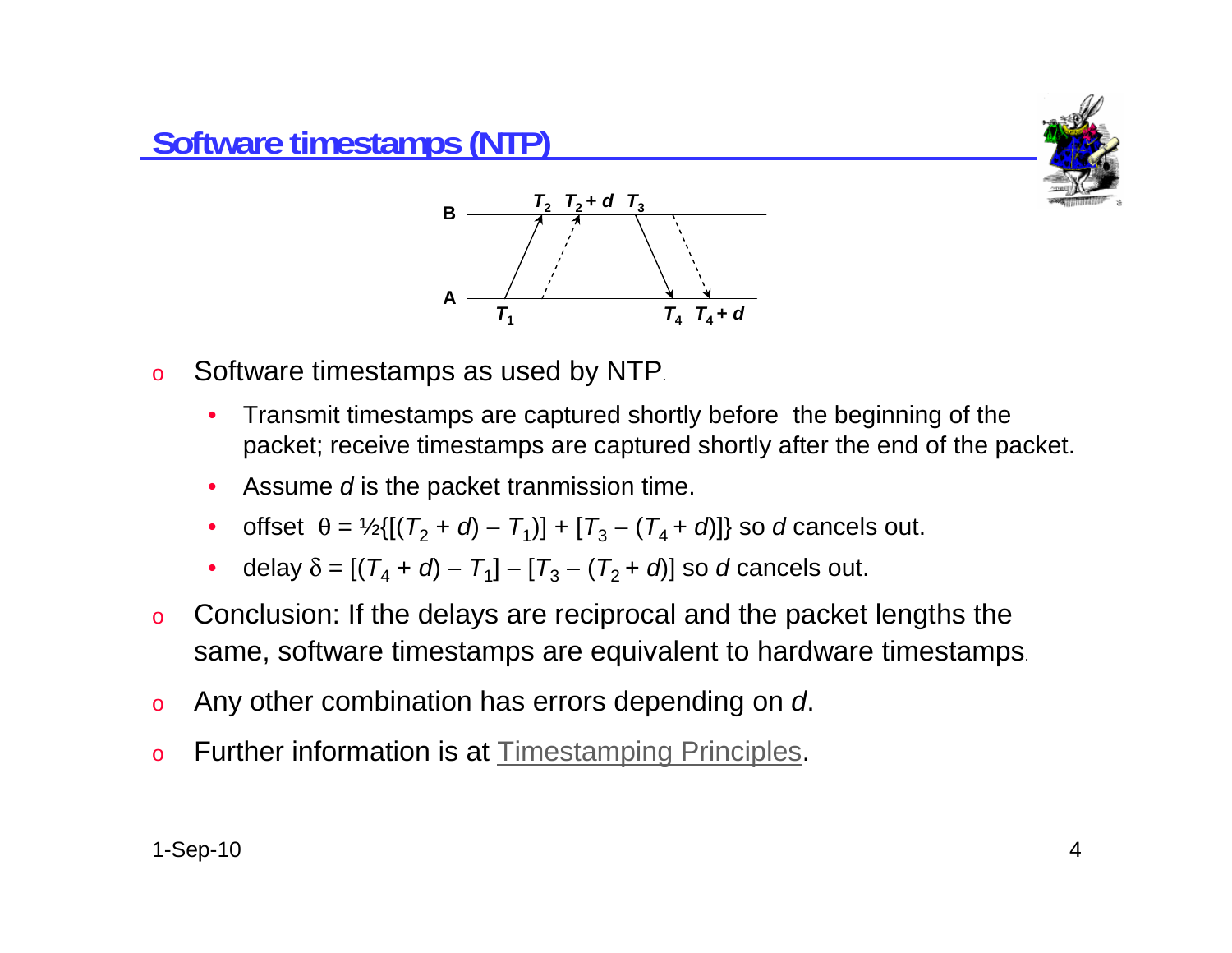# **NTP protocol header and timestamp formats**

NTP Protocol Header Format (32 bits)

LI |VN |Mode | Strat | Poll Root Delay Root Dispersion Reference IdentifierReference Timestamp (64) Origin Timestamp (64) Receive Timestamp (64) Transmit Timestamp (64) Message Hash (64 or 128) Key/Algorithm Identifier Cryptosum Authenticator(Optional) Extension Field 1 (optional) Extension Field 2… (optional) **Prec** 

> Authenticator uses DES-CBC or MD5 cryptosum of NTP header plus extension fields (NTPv4)



NTP Timestamp Format (64 bits)

Seconds (32) Fraction (32)

Value is in seconds and fractionsince 0<sup>h</sup> 1 January 1900

#### NTPv4 Extension Field

| <b>Field Length</b>         | <b>Field Type</b> |  |  |  |  |  |
|-----------------------------|-------------------|--|--|--|--|--|
| <b>Extension Field</b>      |                   |  |  |  |  |  |
| (padded to 32-bit boundary) |                   |  |  |  |  |  |

Last field padded to 64-bit boundary

NTP v3 and v4 NTP v4 only authentication only



1-Sep-10 5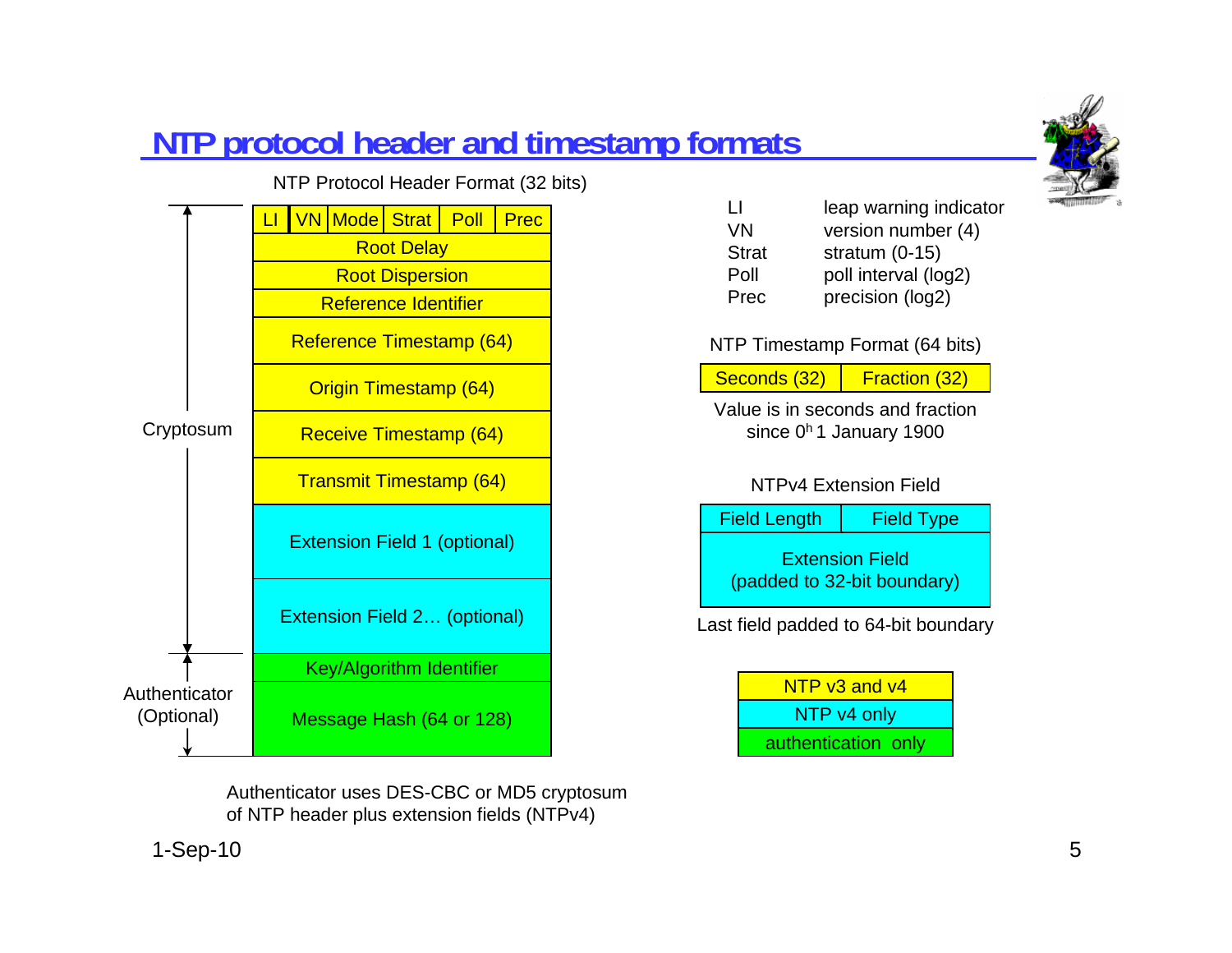

- o The primary purpose of the interleaved on-wire protocol is to improve accuracy using driver timestamps (drivetstamps) or hardware timestamps (hardstamps).
- o Another purpose is when the message digest is computed by a separate secure process, as in Microsoft Active Directory.
- o It is an extension of the current NTP on-wire protocol and is backwards compatible with it, including resistance to lost, duplicate or bogus packets.
- o It operates in basic, interleaved symmetric and interleaved broadcast modes and automatically adapts to normal or interleaved operation.
- o As in the current design, the protocol accumulates four timestamps in each round.
	- • Symmetric peers use these timesatmps to determine offset and delay of each relative to the other.
- • Broadcast clients determine delay in the first round and then revert to listenonly. 1-Sep-10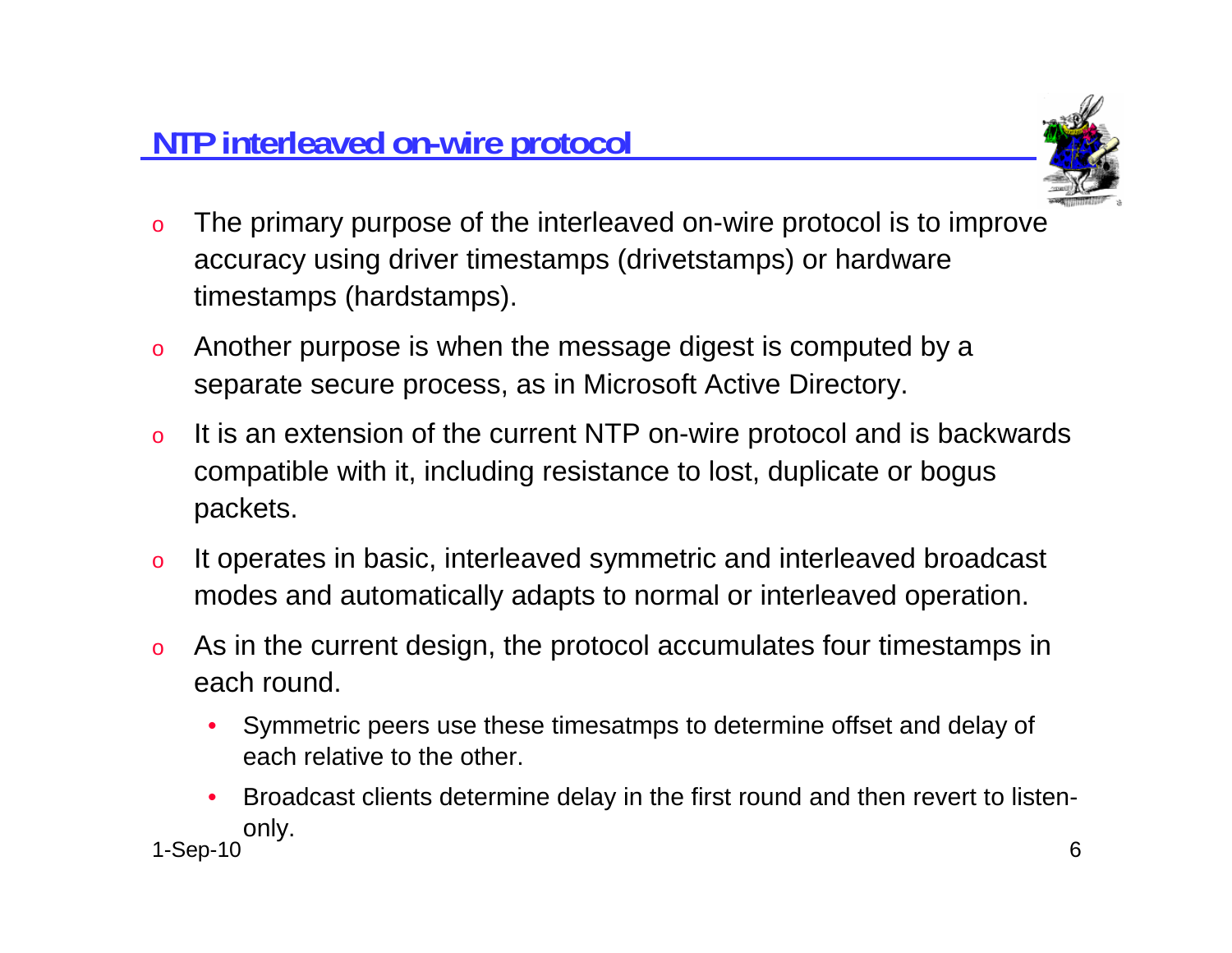# **Basic and interleaved protocol state variables**



- o State variables
	- $\bullet$ *xmt* transmit timestamp
	- • *rec*receive timestamp
	- •*dst* destination timestamp
	- •*aorg* alternate origin timestamp
	- •**borg** alternate origin timestamp
	- •*x*toggle switch (+1, 0, -1)
	- •*f*synch bit (0 or 1)
	- •*b*broadcast bit (0 or 1)
- o Packet header variables
	- •*t<sub>org</sub>* origin timestamp
	- • *trec*receive timestamp
	- • *txmt*transmit timestamp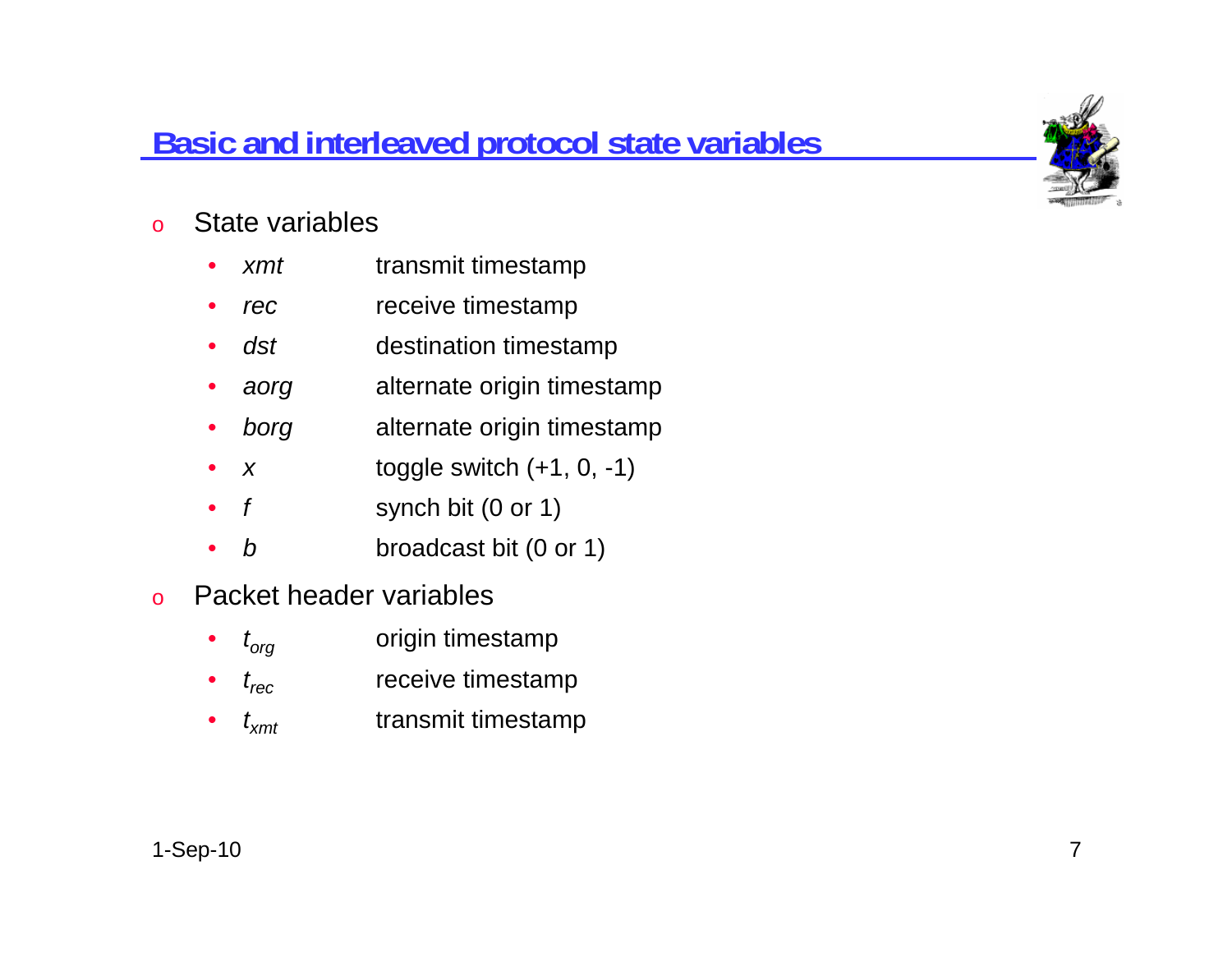### **Transmit and receive protocol state machines**



- o The following slides show the flow charts of the state machihes that implement the basic and interleaved variant of the various modes.
	- •Slide 1: transmit process used in all modes
	- •Slide 2: receive process for basic and interleaved broadcast modes
	- •Slide 3. receive process for basic symmetric mode
	- •Slide 4. receive process for interleaved symmetric mode
	- •Slide 5. receive process for timestamp checking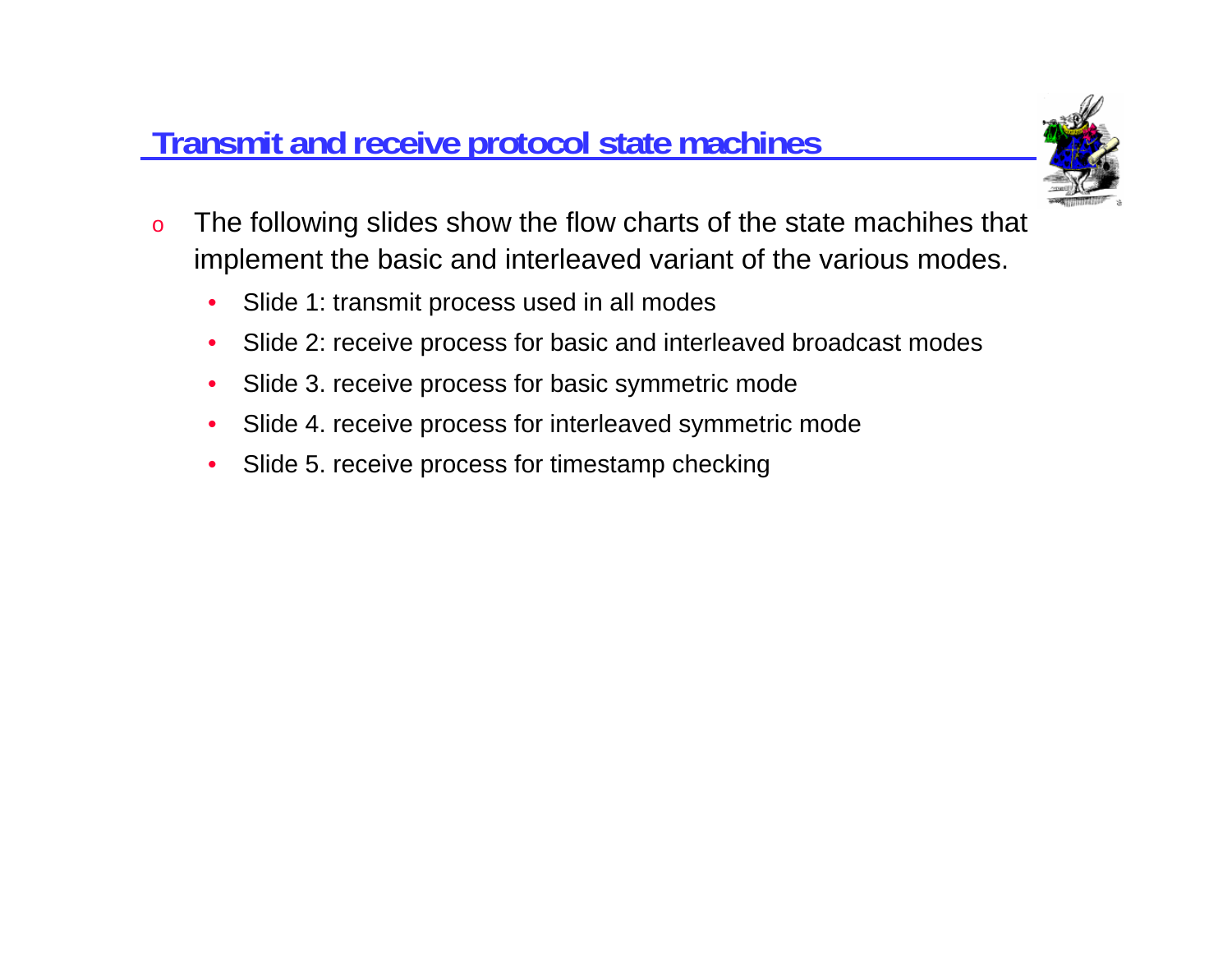#### **Transmit process**

```
if (mode != BCST) { /* broadcast */
    t_{\text{org}} = rectrec =dst
    if (x == 0) { /* basic */
        aorg = clock
         txmt =aorg
    \} else { \prime * interleaved */
        if (x > 0) {
            aorg =clock
             txmt =borg
        } else {
            borg =clock
             txmt =aorg
         }
         x = -x
     }
} else {
   torg =aorg
    aorg =clock
    t_{_{rec}} = 0
    txmt =aorg
}
```
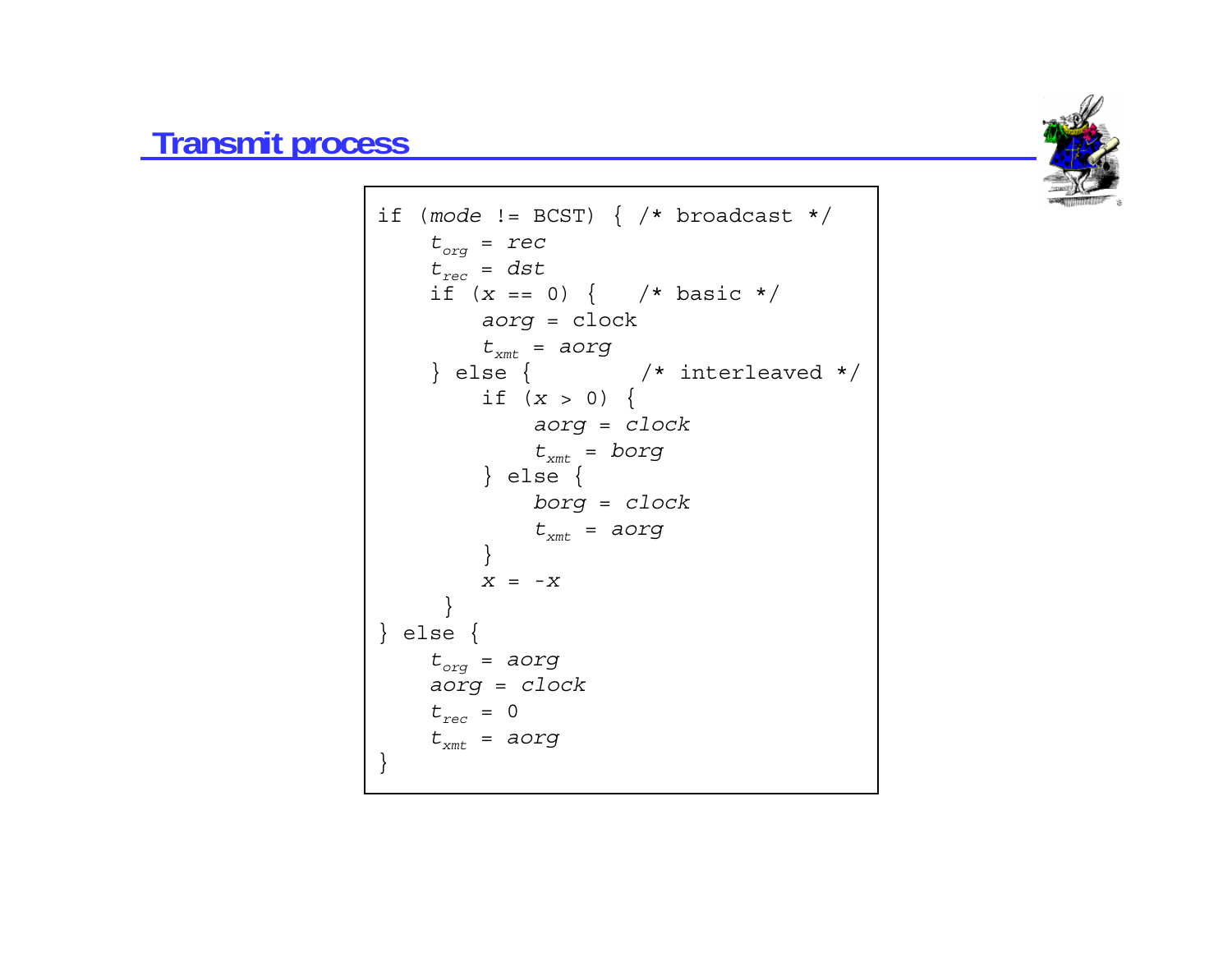#### **Receive process – broadcast modes**



```
err = OK
if (
txmt != 0 && 
txmt == xmt) {
    err = DUPE
} else if (mode == BCST) { /* broadcast */
    xmt = 
txmt
if (
torg == 0) { /* basic */
         dst =clock
         T_{_3} = t_{_{\rm xmt}}
T4 =dst
    \} else { \qquad \qquad /* interleaved */
         T_{3} = t_{org}T4 = borg;
         if (T_{_4} == 0)
             err = SYNC /* unsynchronized */
         else if (
torg – aorg > MAX)
             err = DELY /* delay error */
         aorg =
txmt
dst =clock
        borg =dst
}
(continued)
```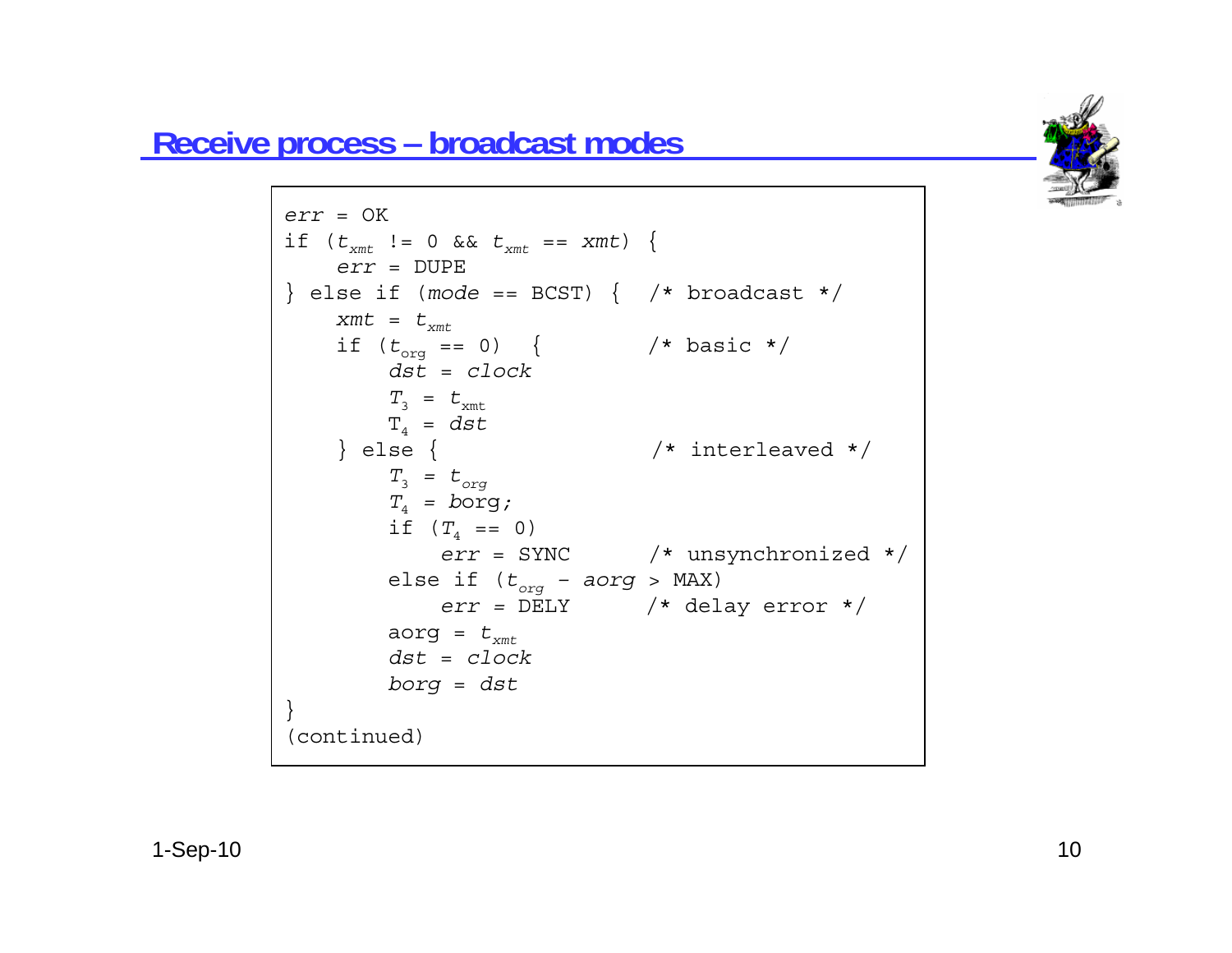

#### **Receive process – basic symmetric mode mode**

```
} else if (
x == 0) { /* basic symmetric */
    xmt = t_{x}rec = t_{xmt}dst = clock
     T_{1} = t_{org}T_{_{2}} = t_{_{rec}}T_3 = t_{xmt}T4 =dst
     if (T_{_1} == 0 && T_{_2} == 0 && T_{_3} != 0)
          err = SYNC /* unsynchronized */
     else if (T_{_1} == 0 \mid | T_{_2} == 0 \mid | T_{_3} == 0)
          err = ERRR /* protocol error */
     else if (
T1 != aorg)
          err = BOGUS /* bogus */
(continued)
```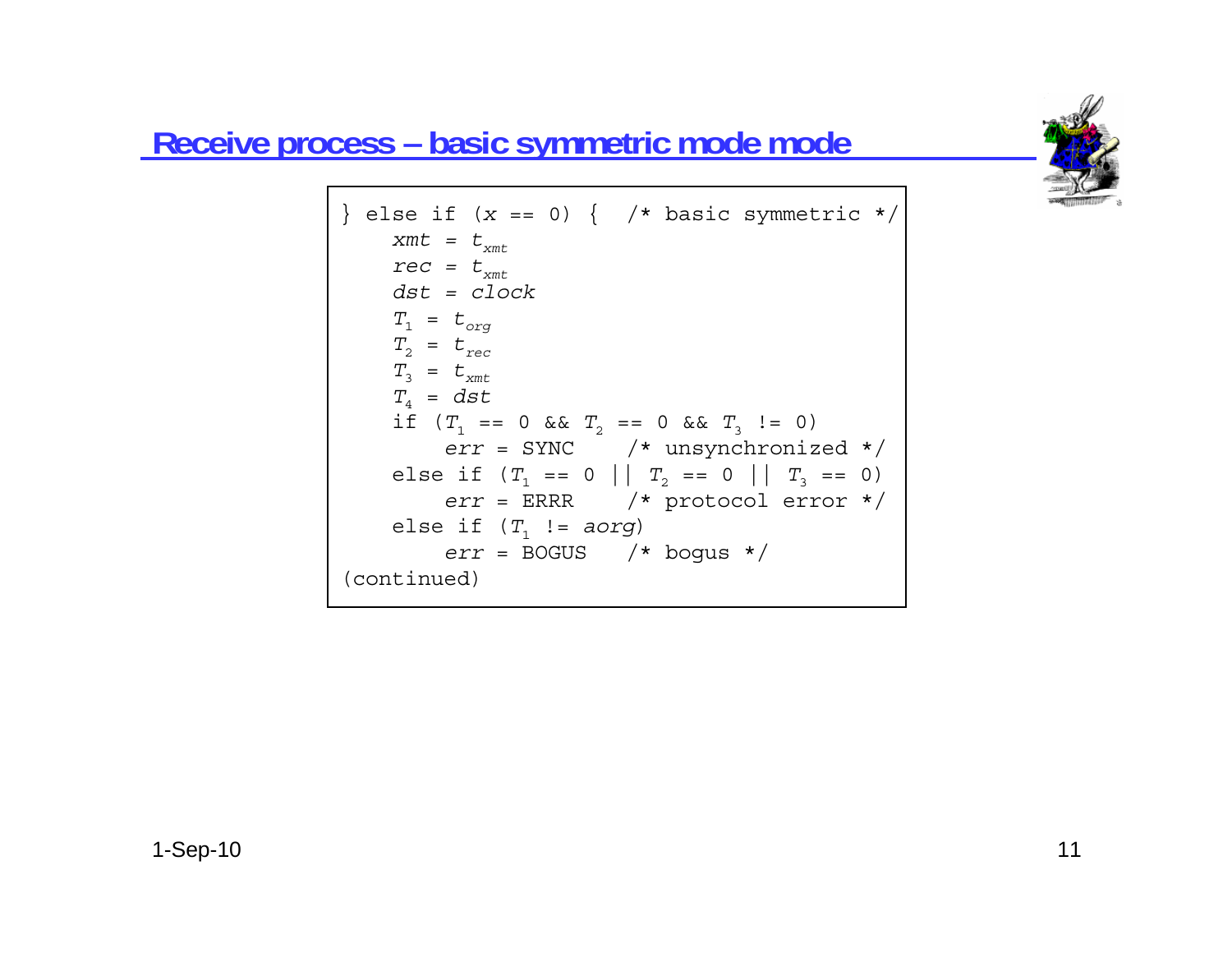

# **Receive process – interleaved symmetric mode**

```
} else { /* interleaved symmetric */
    xmt = 
txmtif (
x > 0)
         T1 =aorg
    elseT1 =borg
    T2 =rec
    T_{_3} = t_{_{X\!m\!t}}T4 =dst
    rec = 
trecdst =clock
    if ((t_{\mathit{org}} == 0 && t_{\mathit{rec}} == 0 && t_{\mathit{xmt}} == 0)
       || (
torg == 0 && 
trec != && 
txmt != 0)) {
         f = 1; err = SYNC /* unsynchronized */
     } else if (
f == 0) {
        reset(); err = HOLD /* hold off */
     } else if (
trec == 0 || 
txmt == 0)
        reset(); err = ERRR /* protocol error */
     } else if (T_{_2} == 0) {
         err = SYNC /* unsynchronized */
     } else if (
torg != 
T4)
        reset(); err = BOGUS /* bogus */
    }
(continued)
```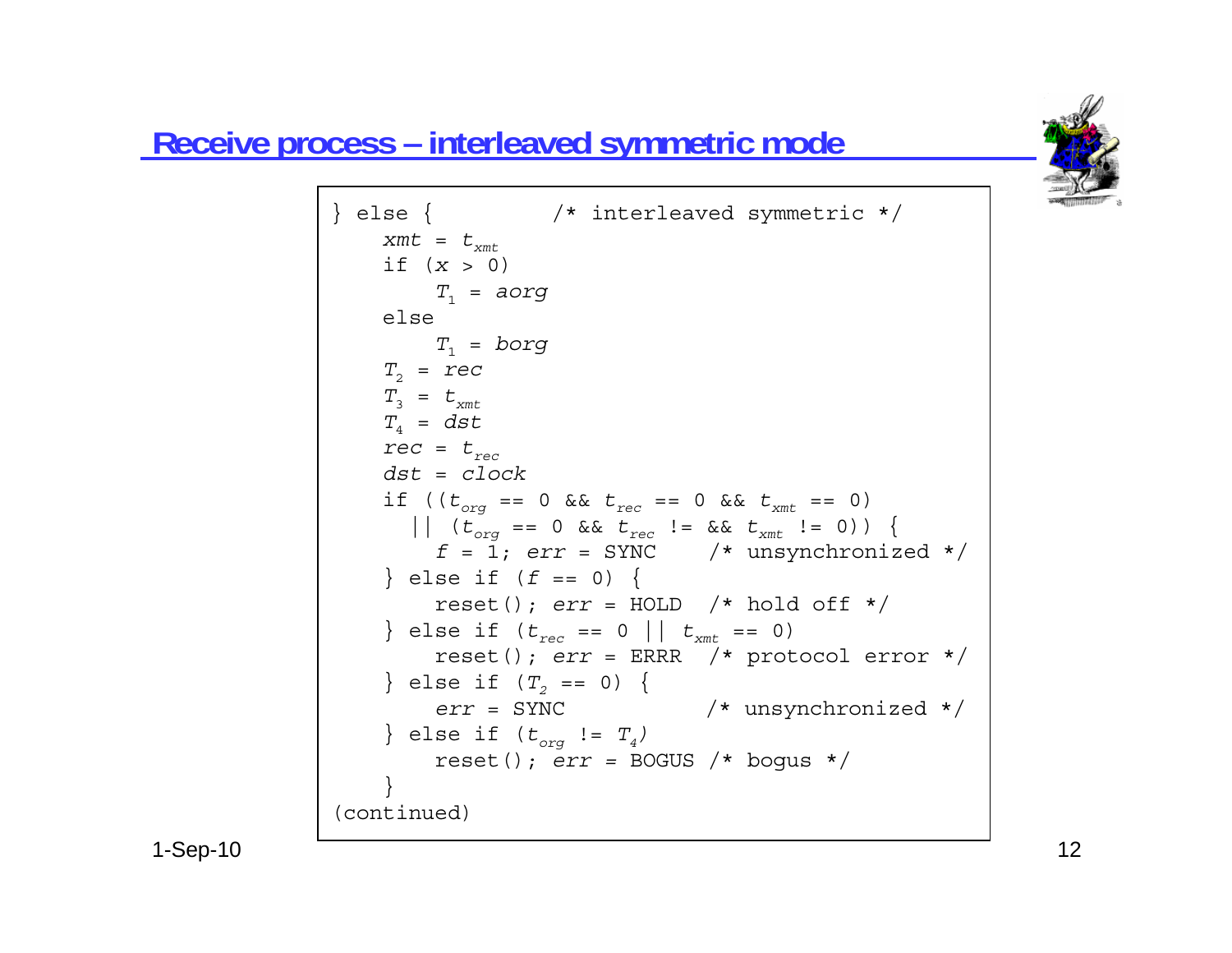

# **Receive process – timestamp checking**

```
if (err == OK) {
            d = (T_4 - T_1) - (T_3 - T_2)if (T_3 > T_2 || T_1 > T_4)
                  err = INVL /* invalid timestamp */
            else if (
d < 0 || 
d > 1)
                  err = DELY /* delay error */
            else if \{ \textsf{abs} \, (\, T_{_2} \, - \, \texttt{T}_{_1} ) \; \; > \; \texttt{MAX} \; \; | \; \} \; \; \texttt{abs} \, (\, T_{_3} \,- T_4) > MAX)
                  err = OFST; /* offset error */
      }
}
```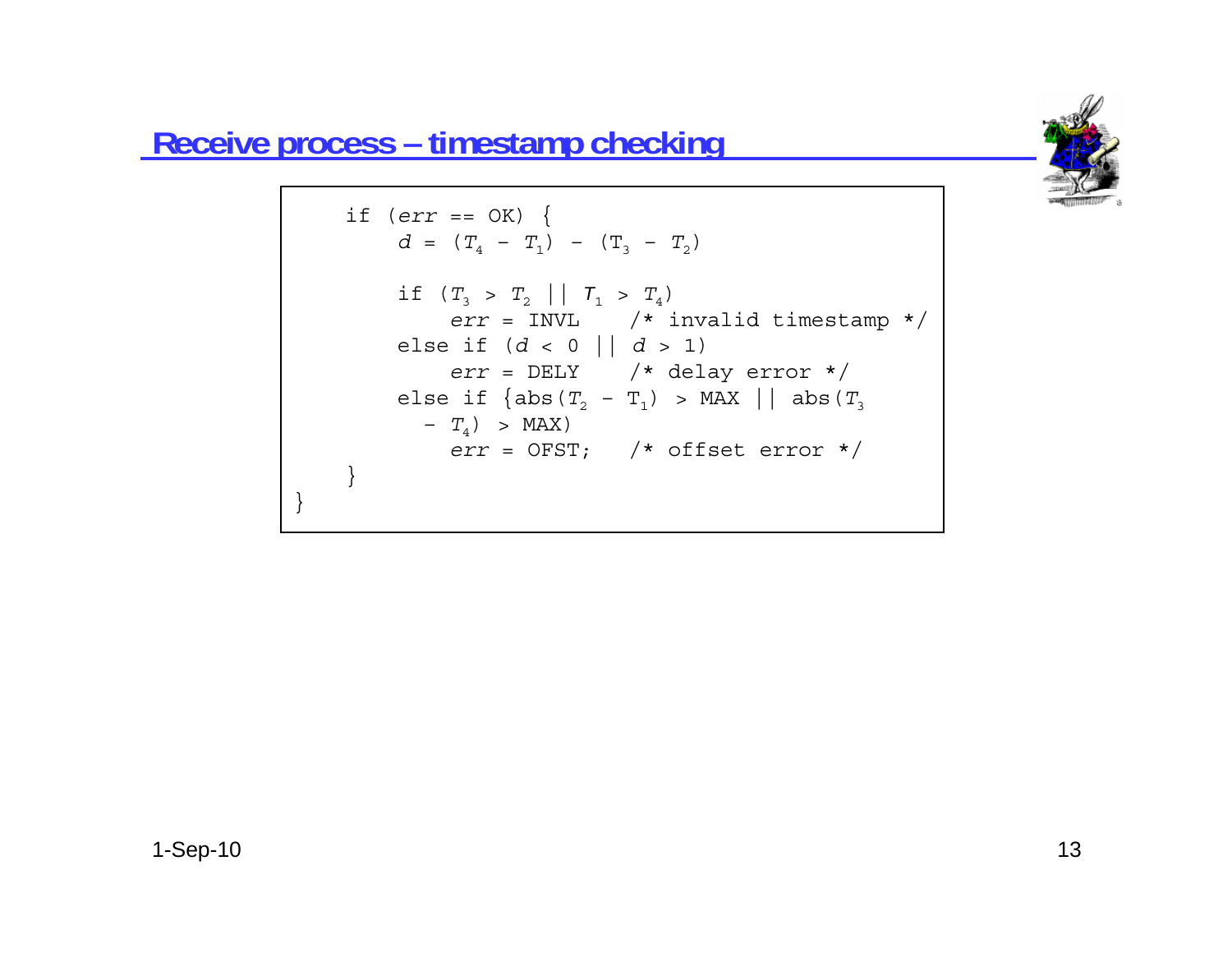

- o The following figure shows two rounds of the protocol.
	- • The transmit timestamps carry odd subscripts while the receive timestamps carry even subscripts.
	- •Packets are transmitted along the direction of the arrows.
	- • Timestamps are captured from the clock in the blue boxes. They are copied from there to other state variables and packet headers.
- $\bullet$   $\,$  At  $\,$   $T_{4}$  the first A round is complete and the timestamps  $\,$   $T_{1}$ ,  $\,$   $T_{2}$ ,  $\,$   $T_{3}$  and  $\,$   $T_{4}$ are available to compute offset and delay of B relative to A as described in the architecture briefing.
- o $\,\circ$   $\,$  At  $\,_6^{}\,$  the first B round is complete and the timestamps  $\,_3^{}\,$  ,  $\,_4^{}\,$  ,  $\,$   $\,_5^{}\,$  and  $\,$   $\,_6^{}\,$ are available to compute the offset and delay of A relative to B.
- oOperation continues in subsequent rounds.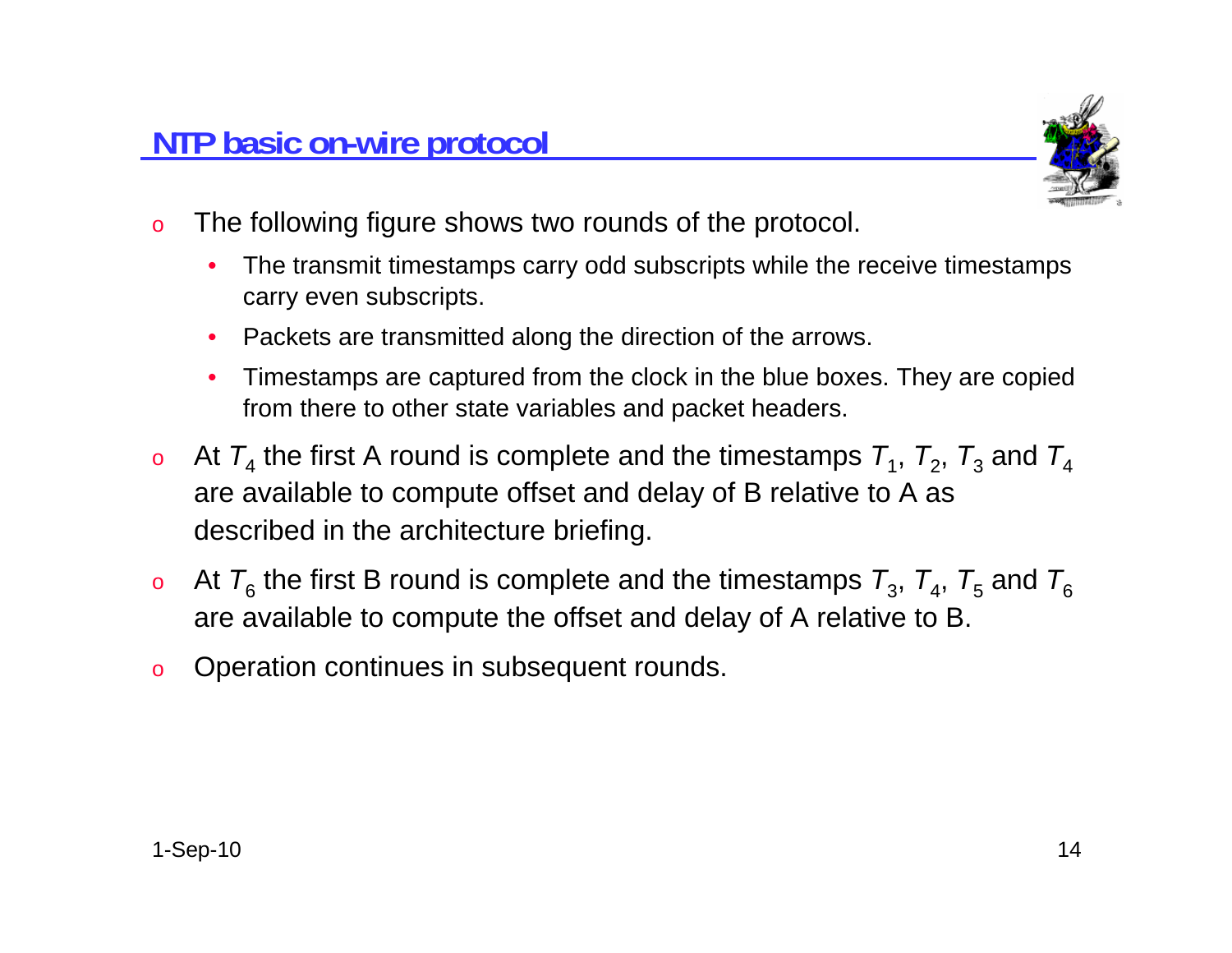# **Basic symmetric mode**



|                                          | Sync             |                  | Valid            |                    |   |
|------------------------------------------|------------------|------------------|------------------|--------------------|---|
| rec<br>$\,dst$                           | $T_1^*$<br>$T_2$ | $T_1^*$<br>$T_2$ | $T_5^*$<br>$T_6$ | $T_5$ *<br>$T_{6}$ | B |
| aorg                                     | $\boldsymbol{0}$ | $T_3^*$          | $T_3^*$          | $T_7^*$            |   |
|                                          | $T_2$            | $T_3$            | $T_6$            | $T_7$              |   |
|                                          |                  |                  |                  |                    |   |
|                                          | $T_1$            | $T_{4}$          | $T_5$            | $T_8$              |   |
| $t_{org}$                                | $\boldsymbol{0}$ | $T_1^*$          | $T_3^*$          | $T_5^*$            |   |
| $t_{\mathit{rec}}$                       | $\boldsymbol{0}$ | $T_{\rm 2}$      | ${\cal T}_4$     | $T_{6}$            |   |
| $t_{xmt}$                                | $t_1^*$          | $T_3^*$          | $T_{5}$ *        | $T_7^*$            |   |
| rec                                      | $\boldsymbol{0}$ | $T_3^*$          | $T_3^*$          | $T_7^*$            |   |
| $\, \, \mathrm{d} \mathrm{s} \mathrm{t}$ | $\overline{0}$   | $T_{4}$          | $\, T_{4} \,$    | $T_8$              | A |
| aorg                                     | $T_1^*$          | $T_1^*$          | $T_5^*$          | $T_5$ *            |   |
|                                          |                  | Valid            |                  | Valid              |   |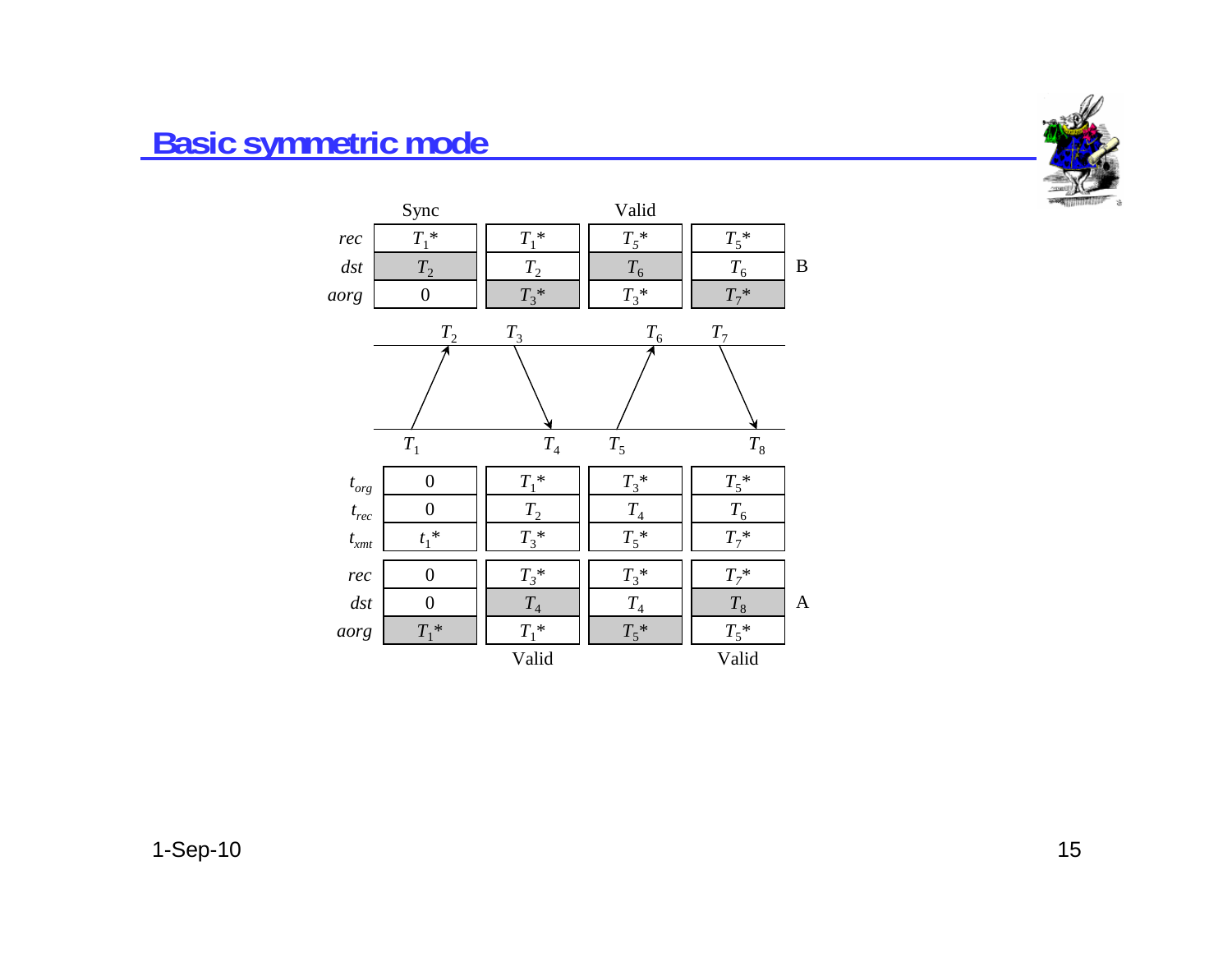

- o Accuracy is diminished in the basic protocol because the elapsed time between the transmit softstamp and the drivestamp determined by the interrupt routinecan be significant.
- o A more accurate transmit drivestamp could be captured by the NIC driver or better yet a hardstamp captured by the hardware PHY.
- o However, doing that means the transmit timestamp is not available to include in the packet.
- o The solution is to include the transmit timestamp in the following packet.
- o The trick is to do this using the same NTP packet header format and to automatically detect whether basic or interleaved mode is in use to support past protocol version.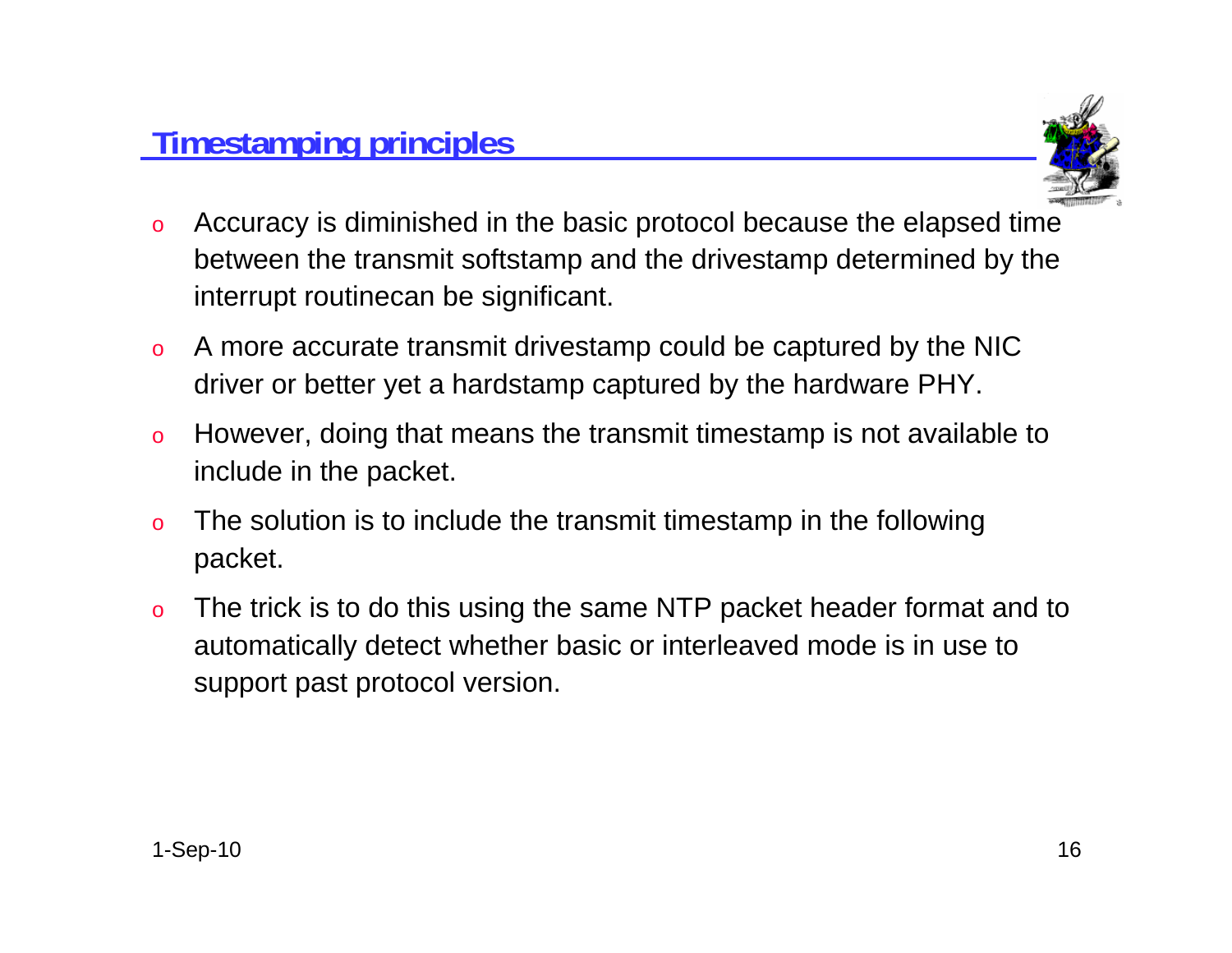

- o The interleaved protocol uses five state variables, *rec*, *dst*, *aorg*, *borg* and *xmt* for each peer. The *xmt* variable is used only to detect duplicate packets and is not shown in the figures.
- o The protocol requires two basic rounds to produce the timestamps that determine offset and delay; however, the rounds are interleaved so that one set of timestamps is produced for each basic round.
- o A new transmit softstamp and hardstamp is produced for each transmitted packet, but the softstamp is overwritten by the hardstamp before being sent.
- oEach transmitted packet contains the previous transmit hardstamp.
- o $\circ$  Once synchronized, the first set of timestamps  $t_1, t_2, t_3$  and  $t_4$ , are available at  $t_6$  and the next set at  $t_3$ ,  $t_4$ ,  $t_5$  and  $t_6$  at  $t_8$  and so forth.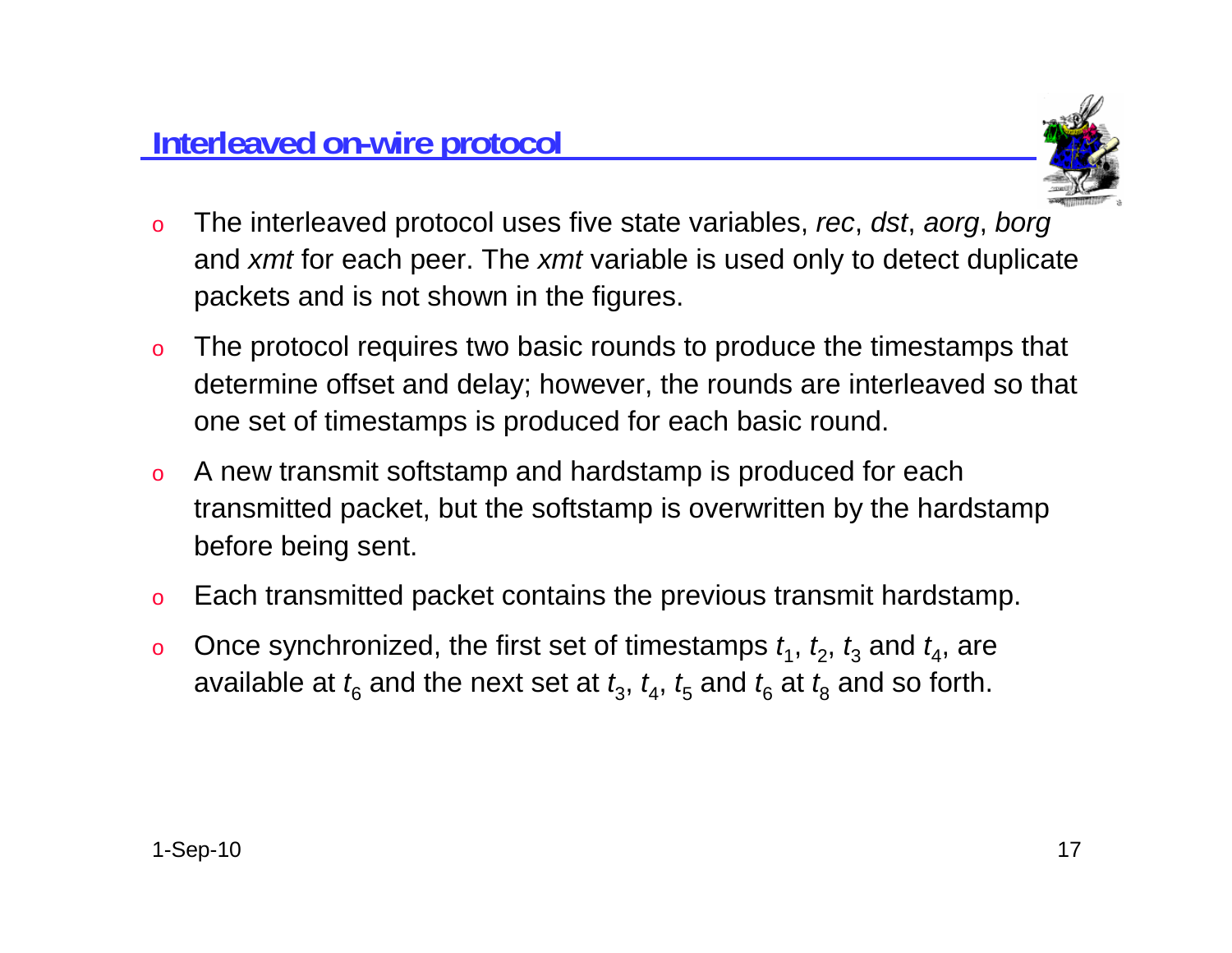

# **Interleaved symmetric mode**

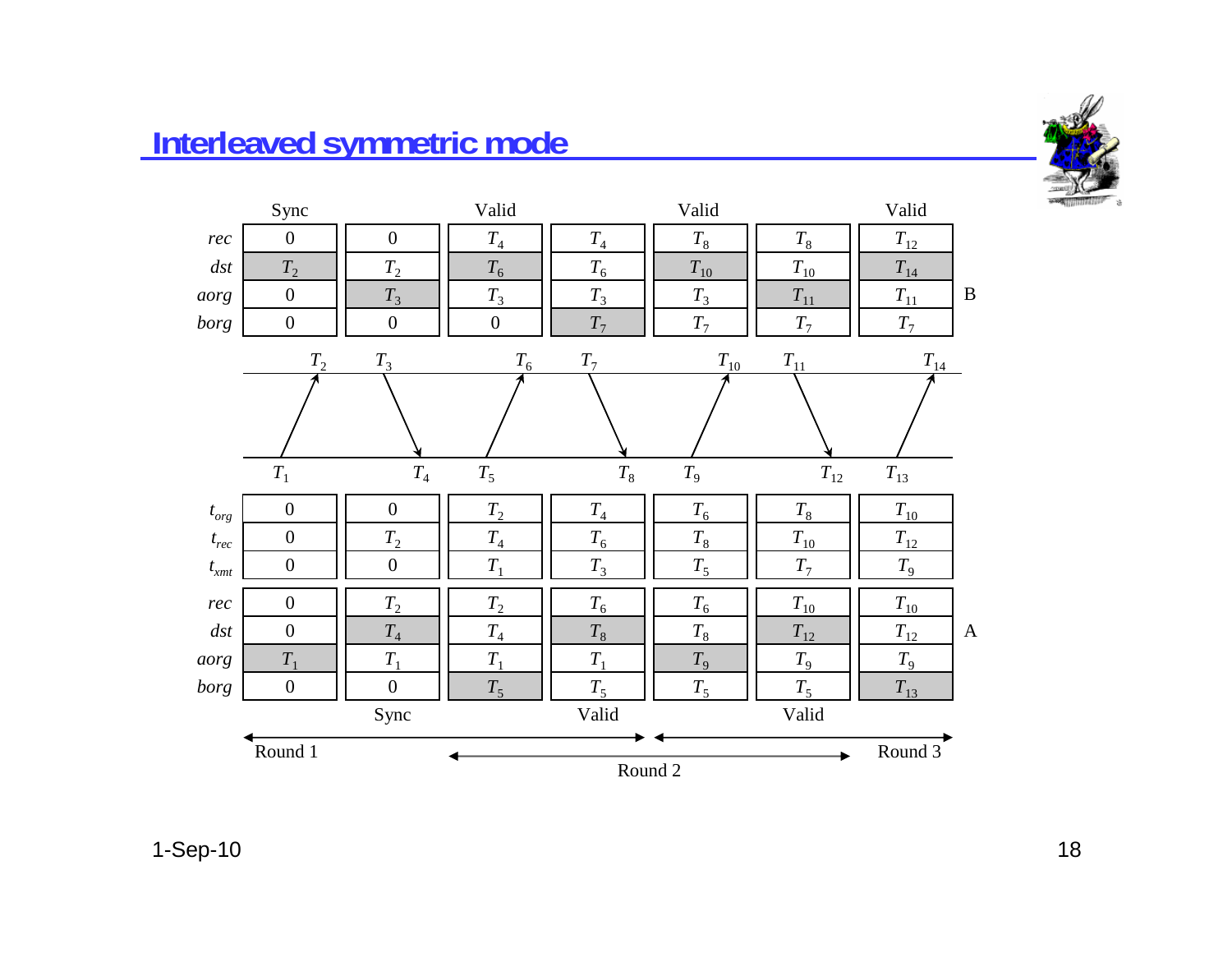

- o Interleaved broadcast is similar to IEEE 1588 two-step multicast, but does not require a follow-up message.
- o The basic principle is that the transmit drivestamp for one broadcast packet is sent in the next broadcast packet. The roundtrip delay is determined in client-server mode, but with the opposite offset sign.
- o The variant shown on the next slide is backwards compatible with current NTP. The timestamps with asterisks are captured before transmitting the packet, but are not used.
- o The actual offset and delay is calculated as each broadcast packet arrives. The delay is saved for intervals when the stateless exchange is not used.
- o In this figure softstamps and timestamps derived from them are shown with asterisk (\*).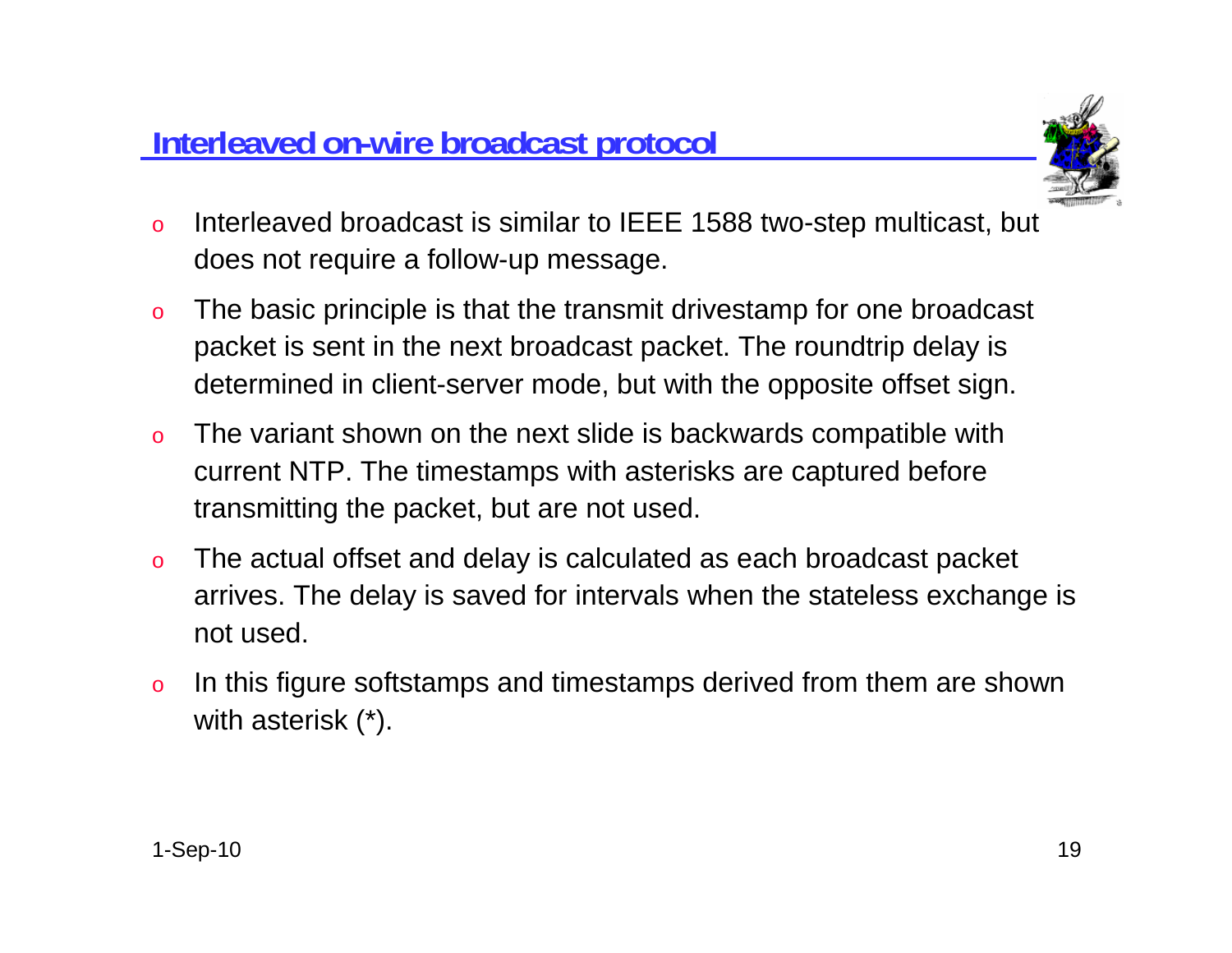

|           | <b>Broadcast</b> | <b>Broadcast</b> |               | <b>Stateless</b> | <b>Broadcast</b> | <b>Broadcast</b> |                  |
|-----------|------------------|------------------|---------------|------------------|------------------|------------------|------------------|
| aorg      | $\overline{0}$   | $T_3$            | $T_3$         | $T_3$            | $T_3$            | $T_{13}$         | $\boldsymbol{B}$ |
| borg      | $T_1$            | $T_1$            | $T_1$         | $T_1$            | $T_{11}$         | $t_{11}$         |                  |
|           | $T_1$            | $T_3$            | $T_6$         | $T_7$            | $T_{11}$         | $t_{13}$         |                  |
|           |                  |                  |               |                  |                  |                  |                  |
|           | $T_2$            | $T_{4}$          | $T_5$         | $T_8$            | $T_{12}$         | $t_{\rm 14}$     |                  |
| $t_{org}$ | $\overline{0}$   | $T_{1}$          | $T_3^*$       | $T_5^*$          | $T_3$            | $T_{11}$         |                  |
| $t_{rec}$ | $\overline{0}$   | $\boldsymbol{0}$ | $\, T_{4} \,$ | $T_6$            | $\overline{0}$   | $\overline{0}$   |                  |
| $t_{xmt}$ | $T_1^*$          | $T_3^*$          | $T_{5}$ *     | $T_7^*$          | $T_{11}$ *       | $T_{13}$ *       |                  |
| rec       | $T_1^*$          | $T_3^*$          | $T_3^*$       | $T_7^*$          | $T_{11}$ *       | $T_{13}$ *       |                  |
| $\,dst$   | $T_2$            | $T_{4}$          | $T_{4}$       | $T_8$            | $T_{12}$         | $T_{\rm 14}$     | $\overline{A}$   |
| aorg      | $T_1^*$          | $T_3^*$          | $T_5^*$       | $T_5^*$          | $T_{11}$ *       | $T_{13}$ *       |                  |
| borg      | $T_2$            | $\, T_{4} \,$    | $T_{4}$       | $T_{4}$          | $T_{12}$         | $T_{\rm 14}$     |                  |
|           |                  |                  |               |                  | Valid            | Valid            |                  |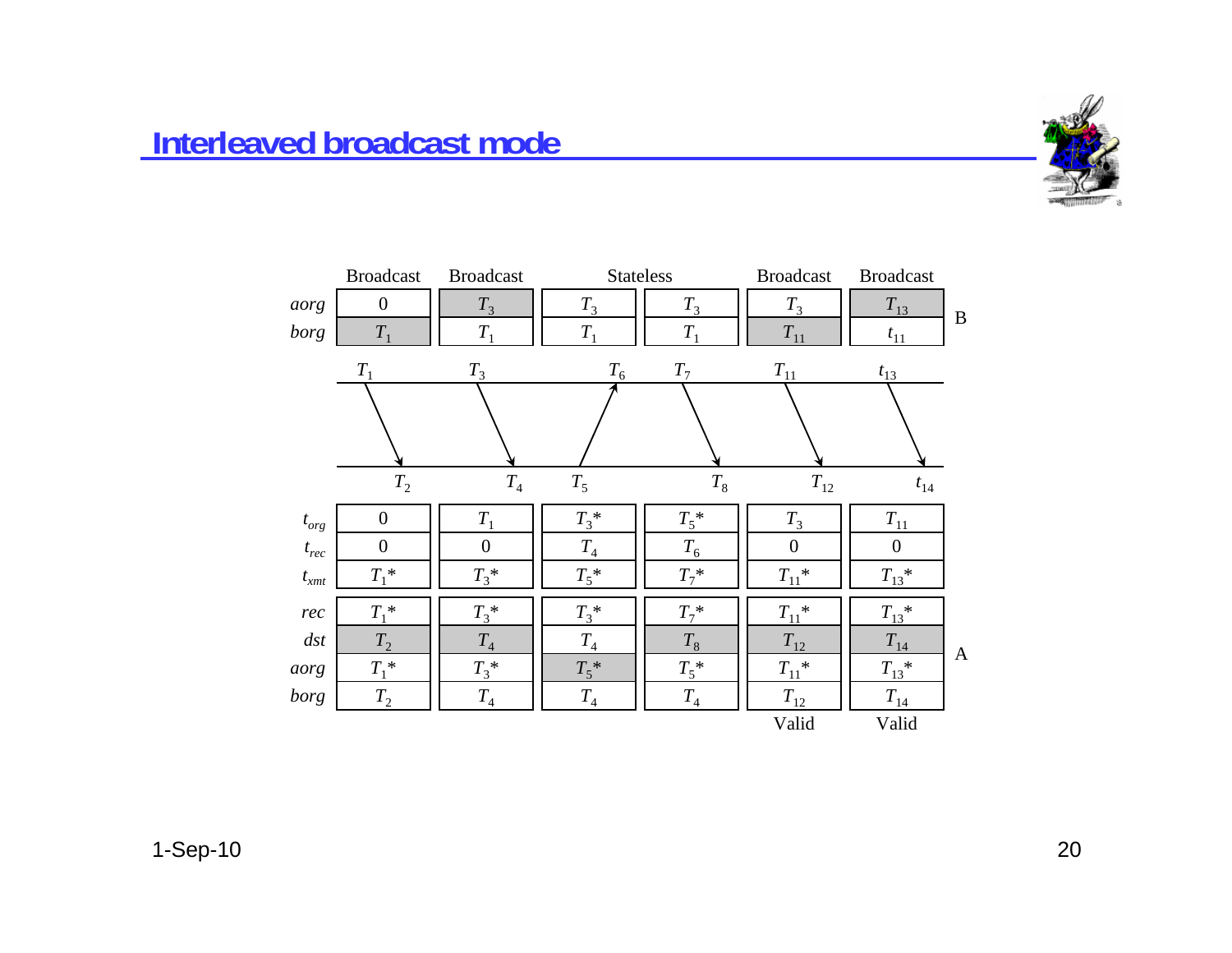

- o The next slide shows how the protocol can detect whether the interleaved protocol is supported and, if not, how it can revert to basic mode.
- o Peer B starts in interleaved mode; peer A client starts in basic mode and cannot switch to interleaved mode.
- o $\,$  Both client and server bungle on until the B detects an error at  $\,_{10}$  and switches to basic mode. After synchronizing, operation continues in basic mode for both B and A.
- o A simulator program to generate and test the protocol is available See Appendix B of Analysis and Simulation of the NTP On-Wire Protocol.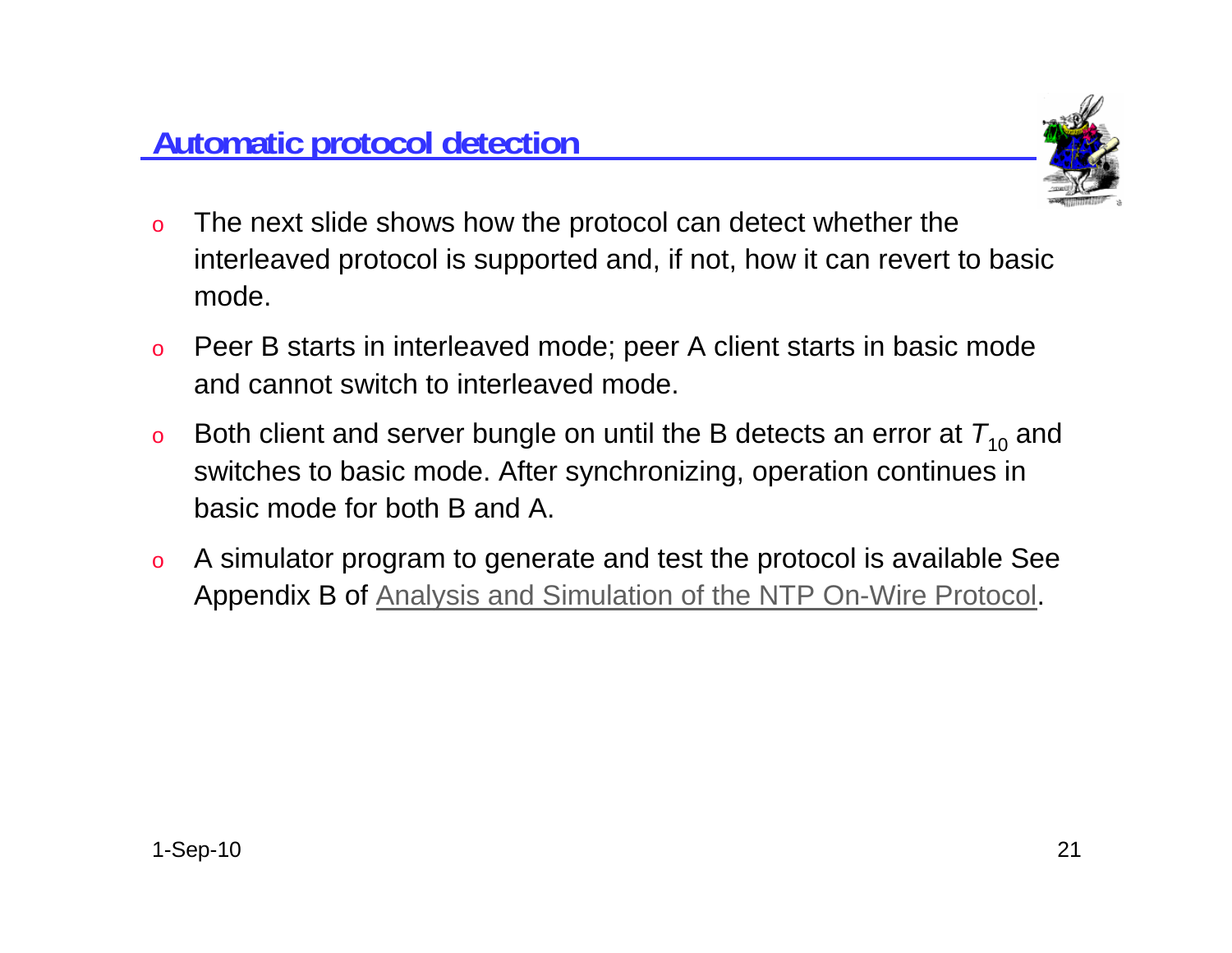# **Automatic protocol detection example**



|           | Sync             | Xleave           | Sync             | Xleave         | <b>Bogus</b> | <b>Basic</b> | Valid        | <b>Property Statement</b><br><b>Basic</b> |
|-----------|------------------|------------------|------------------|----------------|--------------|--------------|--------------|-------------------------------------------|
| rec       | $\boldsymbol{0}$ | $\boldsymbol{0}$ | $T_{4}$          | $T_{\rm 4}$    | $T_{8}$      | $T_8^{}$     | $T_{13}$ *   | $T_{13}$ *                                |
| $\,dst$   | $T_2$            | $T_{2}$          | $T_6$            | $T_6$          | $T_{10}$     | $T_{10}$     | $T_{\rm 14}$ | $T_{\rm 14}$                              |
| aorg      | $\boldsymbol{0}$ | $T_3$            | $T_3$            | $T_3$          | $T_3$        | $t_{11}$ *   | $T_{11}$ *   | $\bf{B}$<br>$T_{15}$ *                    |
| borg      | $\boldsymbol{0}$ | $\boldsymbol{0}$ | $\boldsymbol{0}$ | $T_7$          | $T_7$        | $T_7$        | $T_7$        | $T_7$                                     |
|           | $T_2$            | $T_3$            | $T_6$            | $T_7$          | $T_{10}$     | $T_{11}$     | $T_{14}$     | $T_{15}$                                  |
|           |                  |                  |                  |                |              |              |              |                                           |
|           |                  |                  |                  |                |              |              |              |                                           |
|           |                  |                  |                  |                |              |              |              |                                           |
|           | $T_1$            | $T_{4}$          | $T_5$            | $T_8$          | $T_{9}$      | $T_{12}$     | $T_{13}$     | $T_{16}$                                  |
| $t_{org}$ | $\boldsymbol{0}$ | $\overline{0}$   | $\overline{0}$   | $T_{4}$        | $T_3$        | $T_8^{}$     | $T_{11}$ *   | $T_{13}$ *                                |
| $t_{rec}$ | $\boldsymbol{0}$ | $T_{2}$          | $T_{4}$          | $T_6$          | $T_{\rm 8}$  | $T_{10}$     | $T_{12}$     | $T_{14}$                                  |
| $t_{xmt}$ | $T_{1^*}$        | $\mathbf{0}$     | $T_{5*}$         | $T_3$          | $T_9$ *      | $T_{11}$ *   | $T_{13}$ *   | $T_{15}$ *                                |
| rec       | $\theta$         | $\overline{0}$   | $\mathbf{0}$     | $T_3$          | $T_3$        | $T_{11}$ *   | $T_{11}$ *   | $T_{15}$ *                                |
| $\,dst$   | $\boldsymbol{0}$ | $T_{4}$          | $T_{4}$          | $T_8^{}$       | $T_8^{}$     | $T_{12}$     | $T_{12}$     | $T_{16}$<br>$\mathbf{A}$                  |
| aorg      | $T_1^*$          | $T_1^*$          | $T_5^*$          | $T_5^*$        | $T_9$ *      | $T_9$ *      | $T_{13}$ *   | $T_{13}^*$                                |
| borg      | $\overline{0}$   | $\overline{0}$   | $\theta$         | $\overline{0}$ | $\mathbf{0}$ | $\mathbf{0}$ | $\mathbf{0}$ | $\mathbf{0}$                              |
|           | Basic            | Sync             | Basic            | <b>Bogus</b>   | <b>Basic</b> | <b>Bogus</b> | <b>Basic</b> | Valid                                     |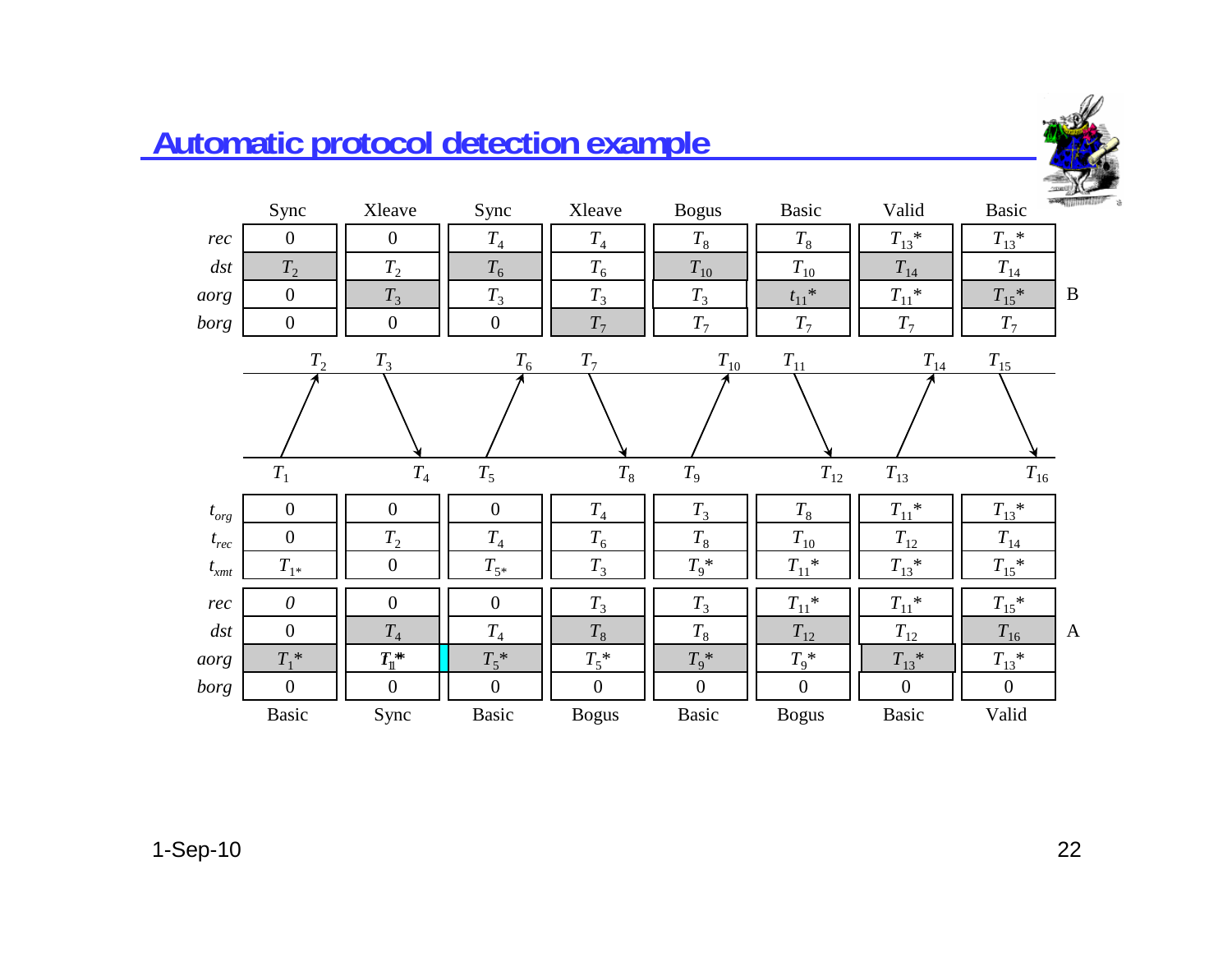# **Proximity-1 original time service protocol**





**ASM Attached Sequence Marker FSN Frame Sequence Number CRC Cyclic Redundancy Check**

- oProximity-1 protocol is used for Mars orbiter and rover data links.
- o On command, the orbiter and rover time-tag the ASM for a number of transmitted and received frames and collect them and the associated FSNs in a buffer..
- oThe contents of the buffers are sent, perhaps via relay, to Earth.
- o On Earth the transmit time-tags are matched with the respective receive time-tags and the spacecraft clock data to determine the offset of one spacecraft relative to the other.
- o If necessary, the respective times are uploaded to the orbiter for relay to the rover.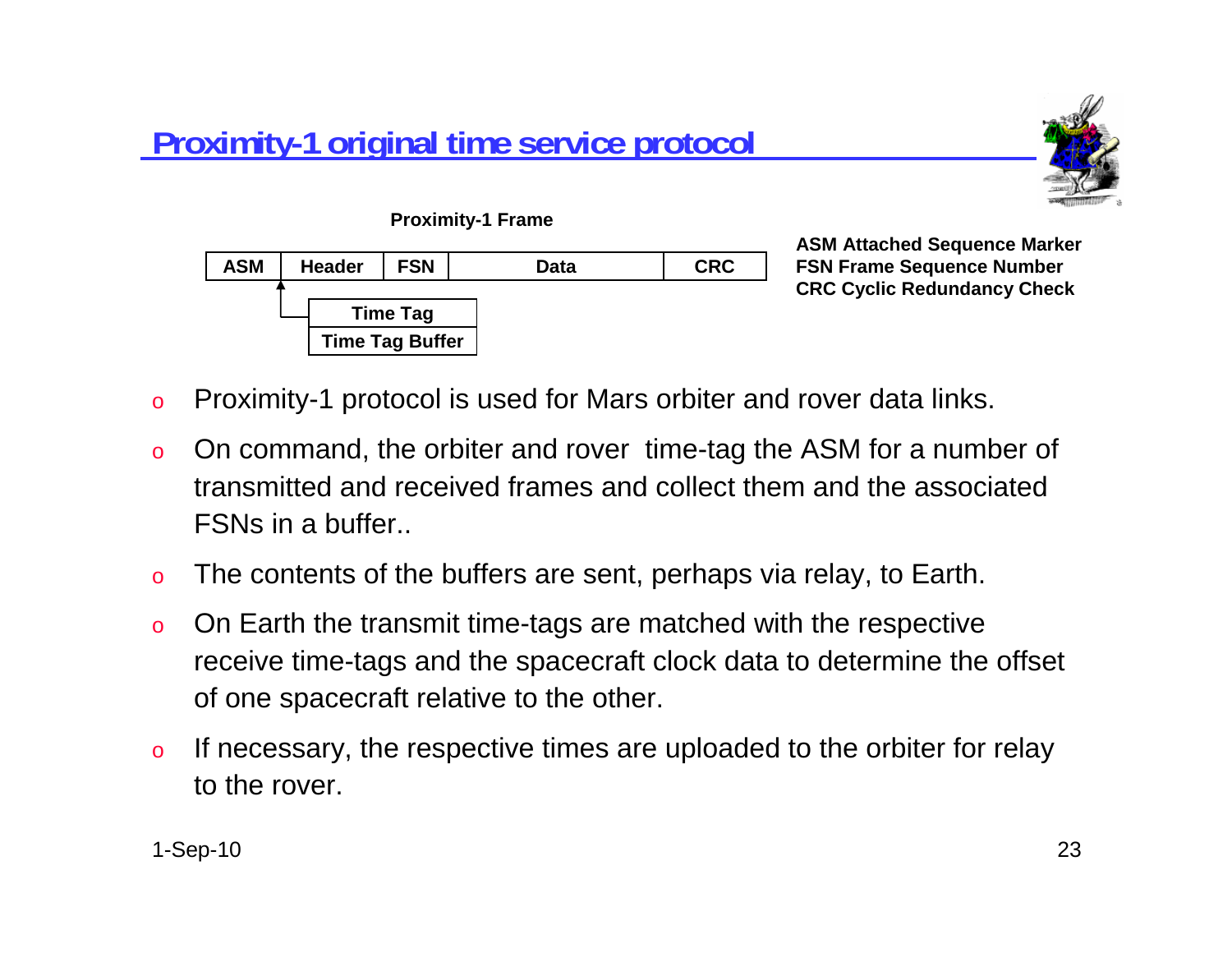### **Proximity-1 Interleaved Time Service (PITS)**



- o We propose a new Timestamp SPDU at each end of the space data link. It carries three 64-bit timestamps as in the NTP packet header.
- o This requires a minor modification of the Proximity-1 radio to capture time-tags for the transmit and receive SPDUs. These will later be converted to logical times.
- o The logical timescale for one or more space vehicles is coordinated direcly or indirectly from Earth.
- o Other vehicles coordinate with these vehicles using the interleaved symmetric protcol over the Proximity-1 space data link.
- o PITS uses the same state variables as NTP and has the same error detection and recovery mechanisms.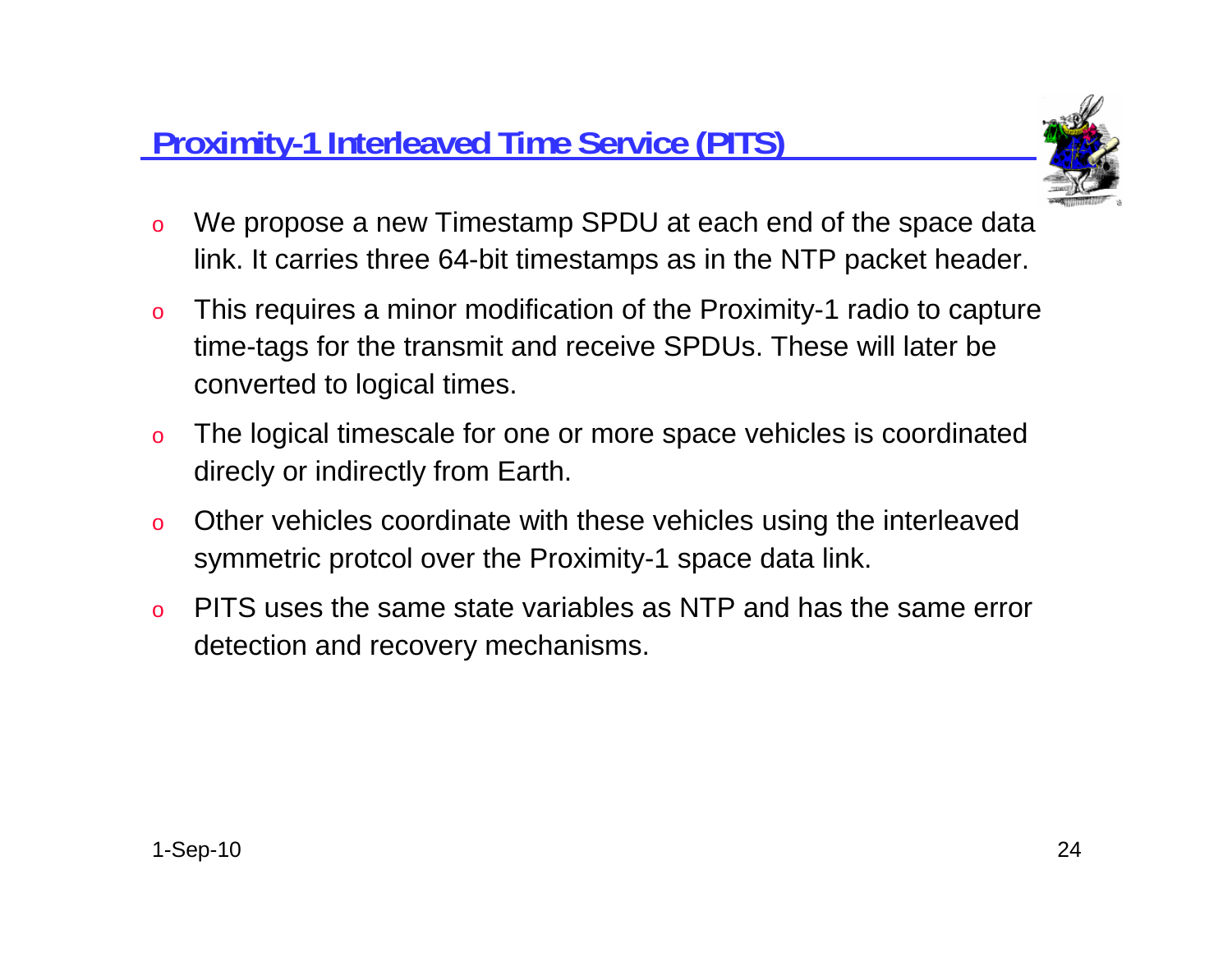





- o Ethernet NIC hardware captures a timestamp after the preamble and before the data separately for transmit and receive.
- oIn each round master sends Sync message at  $T_1$ ; slave receives at  $T_2$ .
- o $\, \circ \,$  In one-step variant  $\, T_{\text{1}}$  is inserted just before the data in the Sync message; in two-step variant  $\mathcal{T}_1$  is sent later in a Follow\_Up message.
- oSlave sends Delay\_Req message at *T*<sub>3</sub>; master sends Delay\_Resp message with  $T_4$ . Compute master offset  $\theta$  and roundtrip delay  $\delta$ 
	- •• offset θ = ½[( $T_2 - T_1$ ) + ( $T_3 - T_4$ )], delay δ = ( $T_4 - T_1$ ) – ( $T_3 - T_2$ )]
- oNote that IEEE 1588 packets have room for only one timestamp.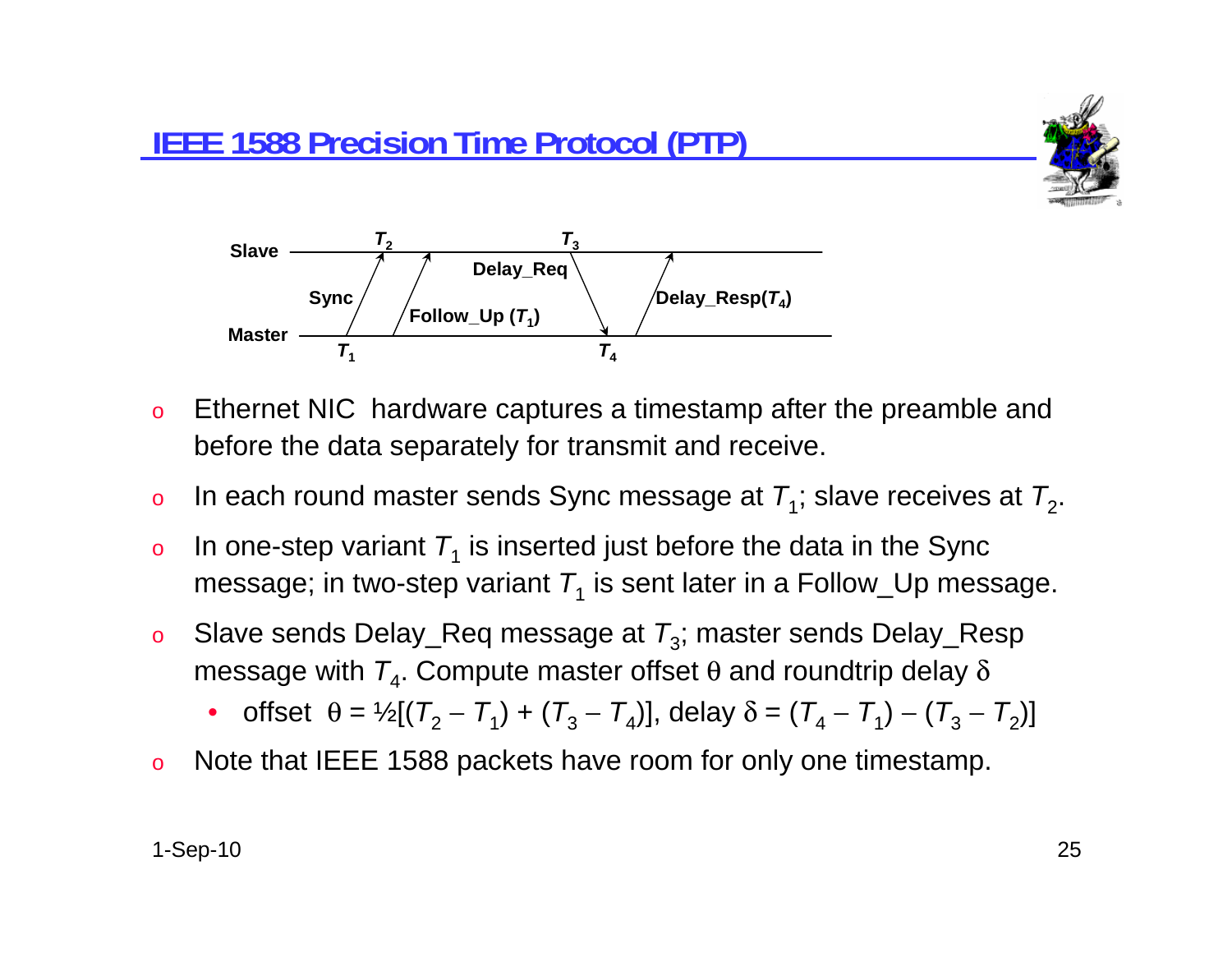

- o The interleaved technique used in NTP could be used in PTP to send  $\mathcal{T}_1$  in the next Sync message.
- oThis avoids the need for the Follow\_up message.
- o As the delay is measured separately by each slave, a lost Sync message is easily found and discarded.